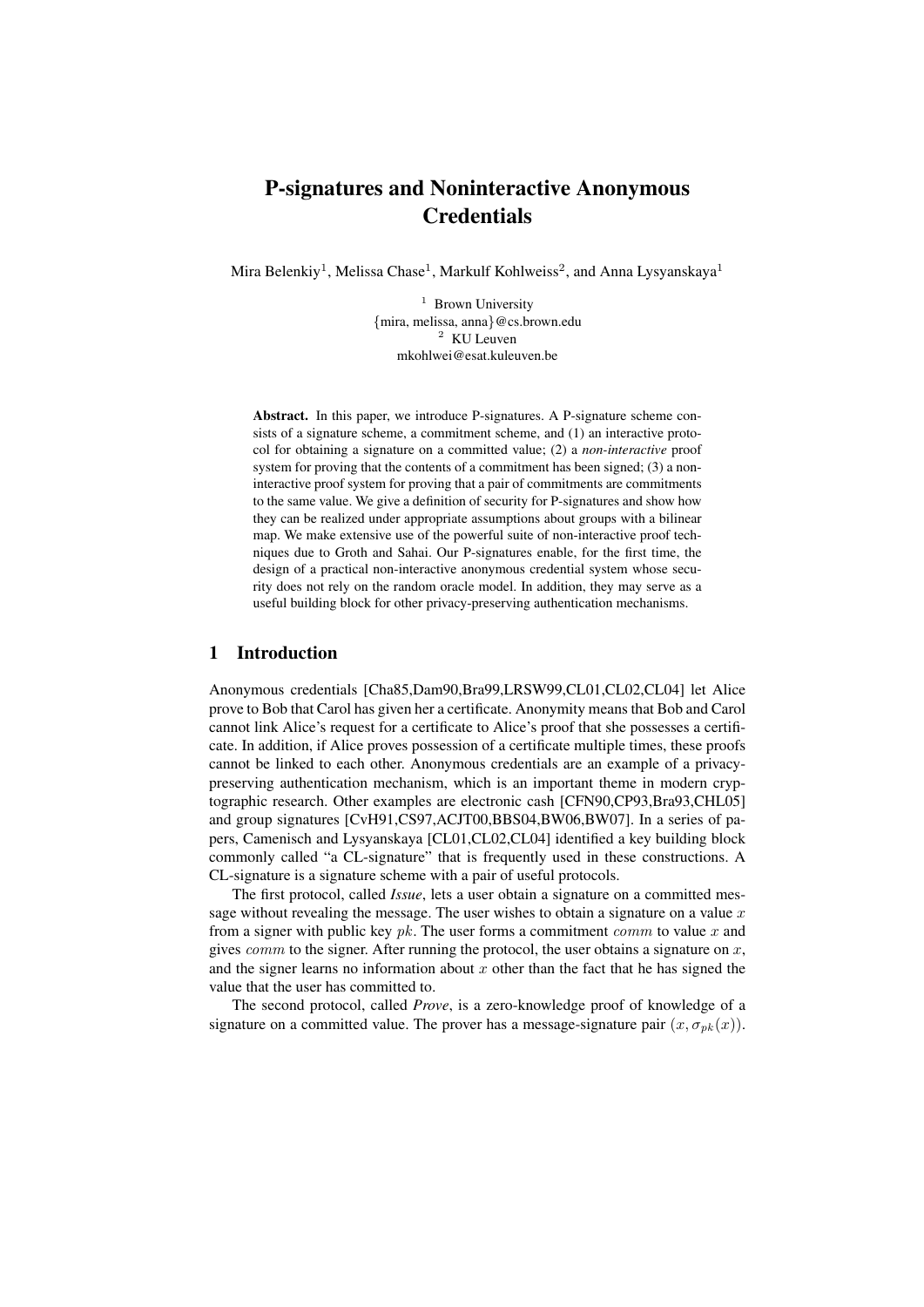The prover has obtained it by either running the Issue protocol, or by querying the signer on x. The prover also has a commitment comm to x. The verifier only knows comm. The prover proves in zero-knowledge that he knows a pair  $(x, \sigma)$  and a value *open* such that VerifySig( $pk, x, \sigma$ ) = accept and  $comm = \text{Commit}(x, open)$ .

It is clear that using general secure two-party computation [Yao86] and zero-knowledge proofs of knowledge of a witness for any NP statement [GMW86], we can construct the Issue and Prove protocols from any signature scheme and commitment scheme. Camenisch and Lysyanskaya's contribution was to construct specially designed signature schemes that, combined with Pedersen [Ped92] and Fujisaki-Okamoto [FO98] commitments, allowed them to construct Issue and Prove protocols that are efficient enough for use in practice. In turn, CL-signatures have been implemented and standardized [CVH02,BCC04]. They have also been used as a building block in many other constructions [JS04,BCL04,CHL05,DDP06,CHK+06,TS06].

A shortcoming of the CL signature schemes is that the Prove protocol is interactive. Rounds of interaction are a valuable resource. In certain contexts, proofs need to be verified by third parties who are not present during the interaction. For example, in offline e-cash, a merchant accepts an e-coin from a buyer and later deposits the e-coin to the bank. The bank must be able to verify that the e-coin is valid.

There are two known techniques for making the CL Prove protocols non-interactive. We can use the Fiat-Shamir heuristic [FS87], which requires the random-oracle model. A series of papers [CGH04,DNRS03,GK03] show that proofs of security in the randomoracle model do not imply security. The other option is to use general techniques: [BFM88,DSMP88,BDMP91] show how any statement in NP can be proven in noninteractive zero-knowledge. This option is prohibitively expensive.

We give the first *practical* non-interactive zero-knowledge proof of knowledge of a signature on a committed message. We have two constructions using two different practical siganture schemes and a special class of commitments due to Groth and Sahai [GS07]. Our constructions are secure in the common reference string model.

Due to the fact that these protocols are so useful for a variety of applications, it is important to give a careful treatment of the security guarantees they should provide. In this paper, we introduce the concept of P-signatures — signatures with efficient Protocols, and give a definition of security. The main difference between P-signatures and CLsignatures is that P-signatures have non-interactive proof protocols. (Our definition can be extended to encompass CL signatures as well.)

OUR CONTRIBUTIONS. Our main contribution is the formal definition of a P-signature scheme and two efficient constructions.

Anonymous credentials are an immediate consequence of P-signatures (and of CLsignatures [Lys02]). Let us explain why (see full paper for an in-depth treatment). Suppose there is a public-key infrastructure that lets each user register a public key. Alice registers unlinkable pseudonyms  $A_B$  and  $A_C$  with Bob and Carol.  $A_B$  and  $A_C$  are commitments to her secret key, and so they are unlinkable by the security properties of the commitment scheme. Suppose Alice wishes to obtain a certificate from Carol and show it to Bob. Alice goes to Carol and identifies herself as the owner of pseudonym  $A_C$ . They run the P-signature Issue protocol as a result of which Alice gets Carol's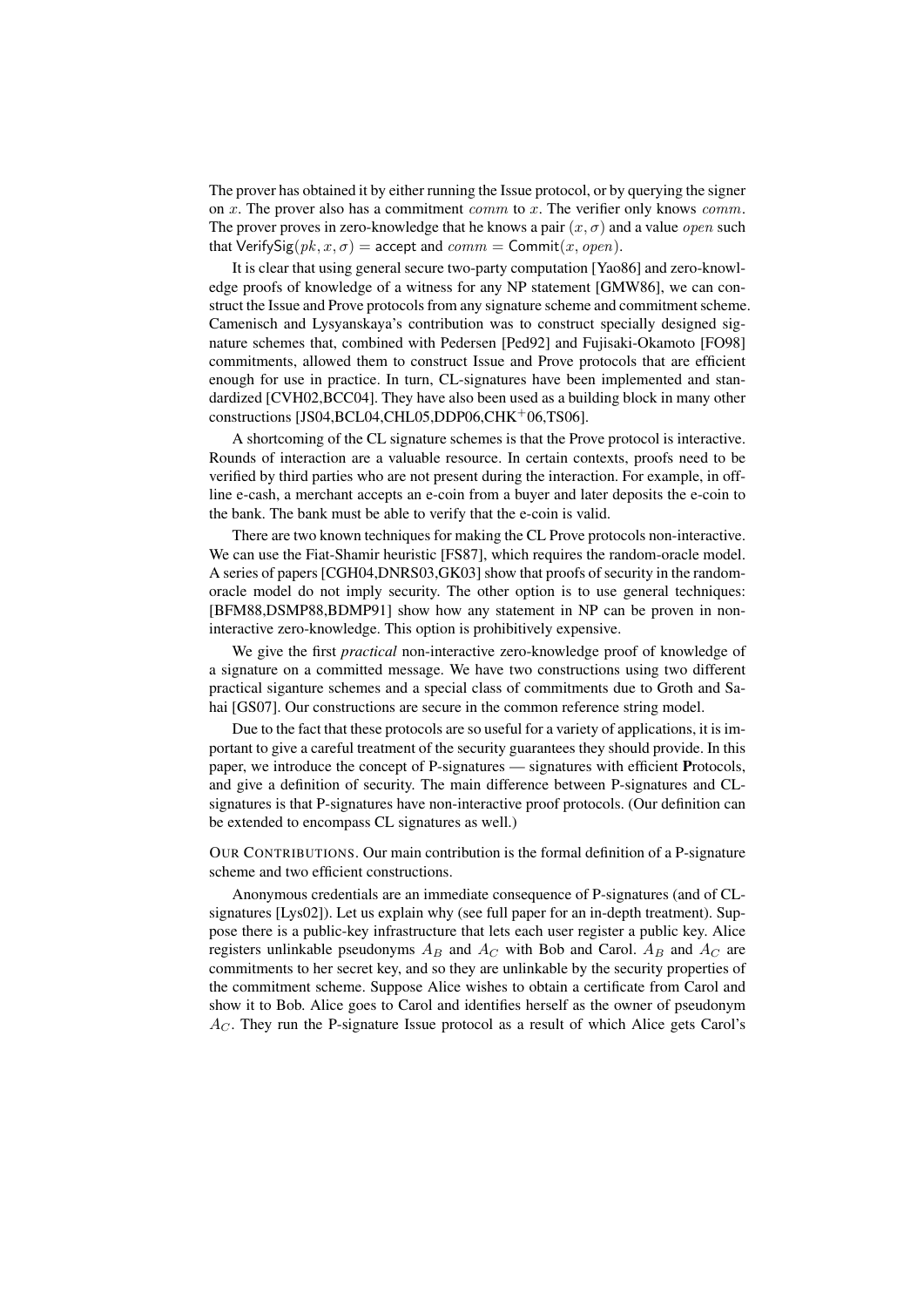signature on her secret key. Now Alice uses the P-signature Prove protocol to construct a non-interactive proof that she has Carol's signature on the opening of  $A_B$ .

Our techniques may be of independent interest. Typically, a proof of knowledge  $\pi$ of a witness  $x$  to a statement  $s$  implies that there exists an efficient algorithm that can extract a value x' from  $\pi$  such that x' satisfies the statement s. Our work uses Groth-Sahai non-interactive proofs of knowledge [GS07] from which we can only extract  $f(x)$ where  $f$  is a one-way function. We formalize the notion of an  $f$ -extractable proof of knowledge and develop useful notation for describing  $f$ -extractable proofs that committed values have certain properties. Our notation has helped us understand how to work with the GS proof system and it may encourage others to use the wealth of this powerful building block.

TECHNICAL ROADMAP. We use Groth and Sahai's f-extractable non-interactive proofs of knowledge [GS07] to build P-signatures. Groth and Sahai give three instantiations for their proof system, using SXDH, DLIN, and SDA assumptions. We can use either of the first two instantiations. The SDA-based instantiation does not give us the necessary extraction properties.

Another issue we confront is that Groth-Sahai proofs are f-extractable and not fully extractable. Suppose we construct a proof whose witness x contains  $a \in Z_p$  and the opening of a commitment to a. For this commitment, we can only extract  $b^a \in f(x)$ from the proof, for some base b. Note that the proof can be about multiple committed values. Thus, if we construct a proof of knowledge of  $(m, \sigma)$  where  $m \in Z_n$  and VerifySig( $pk, m, \sigma$ ) = accept, we can only extract some function  $F(m)$  from the proof. However, even if it is impossible to forge  $(m, \sigma)$  pairs, it might be possible to forge  $(F(m), \sigma)$  pairs. Therefore, for our proof system to be meaningful, we need to define F-unforgeable signature schemes, i.e. schemes where it is impossible for an adversary to compute a  $(F(m), \sigma)$  pair on his own.

Our first construction uses the Weak Boneh-Boyen (WBB) signature scheme [BB04]. Using a rather strong assumption, we prove that WBB is  $F$ -unforgeable and our Psignature construction is secure. Our second construction uses a better assumption (because it is falsfiable [Nao03]) and Our construction is based on the Full Boneh-Boyen signature scheme [BB04]. We had to modify the Boneh-Boyen construction, however, because the GS proof system would not allow the knowledge extraction of the entire signature. Our first construction is much simpler, but, as it's security relies on an interactive and thus much stronger assumption, we have decided to focus here on our second construction. For details on the first construction, see the full version.

ORGANIZATION. Sections 2 and 3 define P-signatures and introduce complexity assumptions. Section 4 explains non-interactive proofs of knowledge, introduces our new notation, and reviews GS proofs. Finally, Section 5 contains our second construction.

## 2 Definition of a Secure P-Signature Scheme

We say that a function  $\nu : \mathbb{Z} \to \mathbb{R}$  is negligible if for all integers c there exists an integer K such that  $\forall k > K$ ,  $|\nu(k)| < 1/k^c$ . We use the standard GMR [GMR88] notation to describe probability spaces.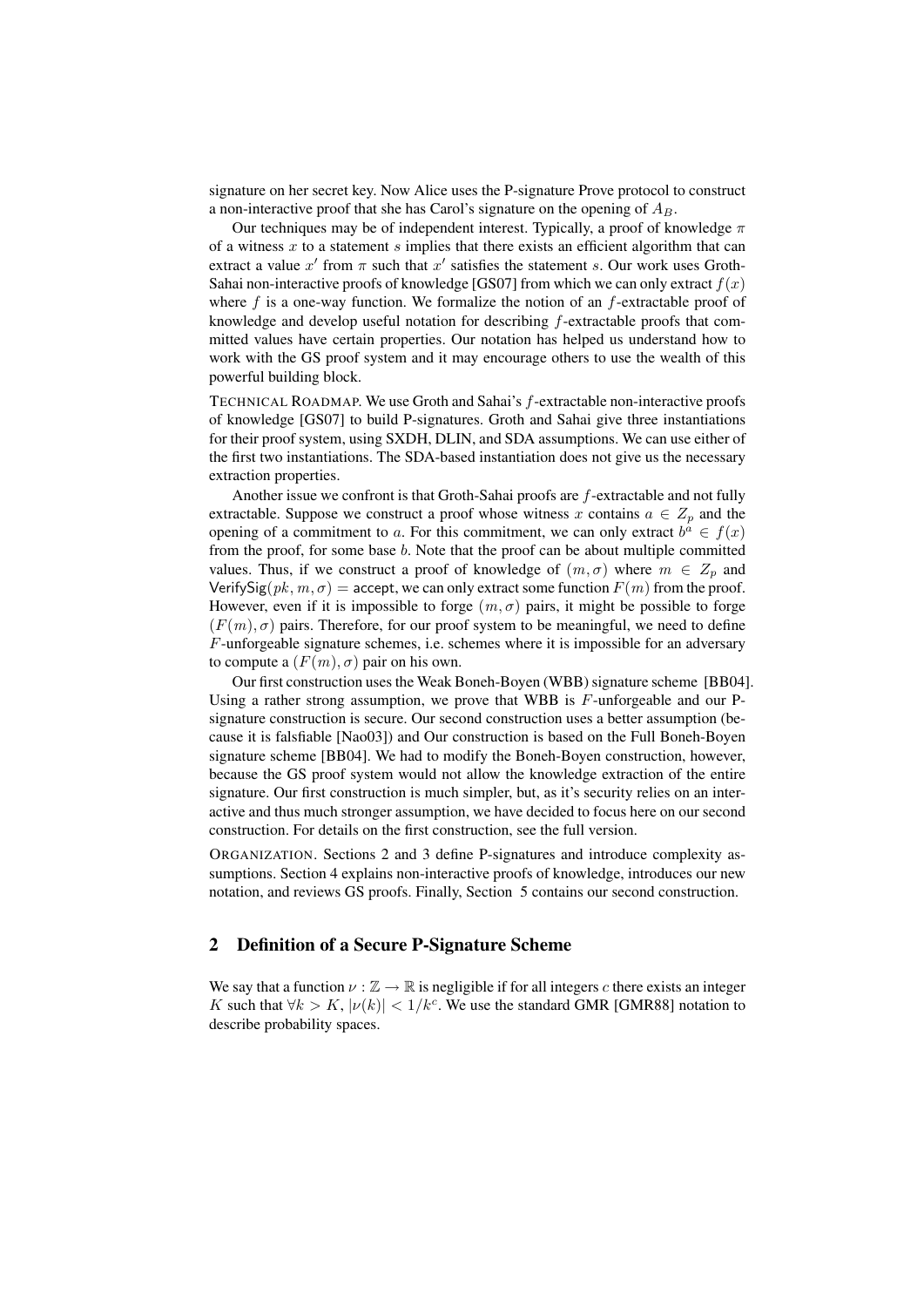Here we introduce P-signatures a primitive which lets a user (1) obtain a signature on a committed message without revealing the message, (2) construct a non-interactive *zero-knowledge proof of knowledge* of  $(F(m), \sigma)$  such that VerifySig $(pk, m, \sigma)$  = accept and  $m$  is committed to in a commitment  $comm$ , and (3) a non-interactive method for proving that a pair of commitments are to the same value. In this section, we give the first formal definition of a non-interactive P-signature scheme. We begin by reviewing digital signatures and introducing the concept of F-unforgeability.

#### 2.1 Digital Signatures

A signature scheme consists of four algorithms: SigSetup, Keygen, Sign, and VerifySig. SigSetup( $1^k$ ) generates public parameters  $params_{Sig}$ . Keygen( $params_{Sig}$ ) generates signing keys (pk, sk). Sign( $params_{Siq}$ , sk, m) computes a signature  $\sigma$  on m. VerifySig ( $params_{Sia}, pk, m, \sigma$ ) outputs accept if  $\sigma$  is a valid signature on m, reject if not.

The standard definition of a secure signature scheme [GMR88] states that no adversary can output  $(m, \sigma)$ , where  $\sigma$  is a signature on m, without first previously obtaining a signature on  $m$ . This is insufficient for our purposes. Our P-Signature constructions prove that we know some value  $y = F(m)$  (for an efficiently computable bijection F) and a signature  $\sigma$  such that VerifySig( $params_{Siq}, pk, m, \sigma$ ) = accept. However, even if an adversary cannot output  $(m, \sigma)$  without first obtaining a signature on m, he might be able to output  $(F(m), \sigma)$ . Therefore, we introduce the notion of F-Unforgeability:

Definition 1 (F-Secure Signature Scheme). *We say that a signature scheme is* F*secure (against adaptive chosen message attacks) if it is* Correct *and* F*-*Unforgeable*.*

Correct. VerifySig always accepts a signature obtained using the Sign algorithm.

 $F$ -Unforgeable. Let  $F$  be an efficiently computable bijection. No adversary should be able to output  $(F(m), \sigma)$  unless he has previously obtained a signature on m. Formally, for every PPTM adversary A, there exists a negligible function  $\nu$  such that

$$
\Pr[params_{Sig} \leftarrow \mathsf{SigSetup}(1^k); (pk, sk) \leftarrow \mathsf{Keygen}(params_{Sig});
$$
  

$$
(Q_{\mathsf{Sign}}, y, \sigma) \leftarrow \mathcal{A}(params_{Sig}, pk)^{\mathcal{O}_{\mathsf{Sign}}(params_{Sig}, sk, \cdot)}:
$$
  
Verify
$$
\mathsf{VerifySig}(params_{Sig}, pk, F^{-1}(y), \sigma) = 1 \land y \notin F(Q_{\mathsf{Sign}})] < \nu(k).
$$

 $\mathcal{O}_{\text{Sign}}(params_{Sig}, sk, m)$  records m-queries on  $Q_{\text{Sign}}$  and returns  $\text{Sign}(params_{Sig}, s)$ sk, m).  $F(Q_{Sign})$  evaluates F on all values on  $Q_{Sign}$ .

Lemma 1. F*-unforgeable signatures are secure in the standard [GMR88] sense.*

*Proof sketch.* Suppose an adversary can compute a forgery  $(m, \sigma)$ . Now the reduction can use it to compute  $(F(m), \sigma)$ .

### 2.2 Commitment Schemes

Recall the standard definition of a non-interactive commitment scheme. It consists of algorithms ComSetup, Commit. ComSetup $(1^k)$  outputs public parameters  $params_{Com}$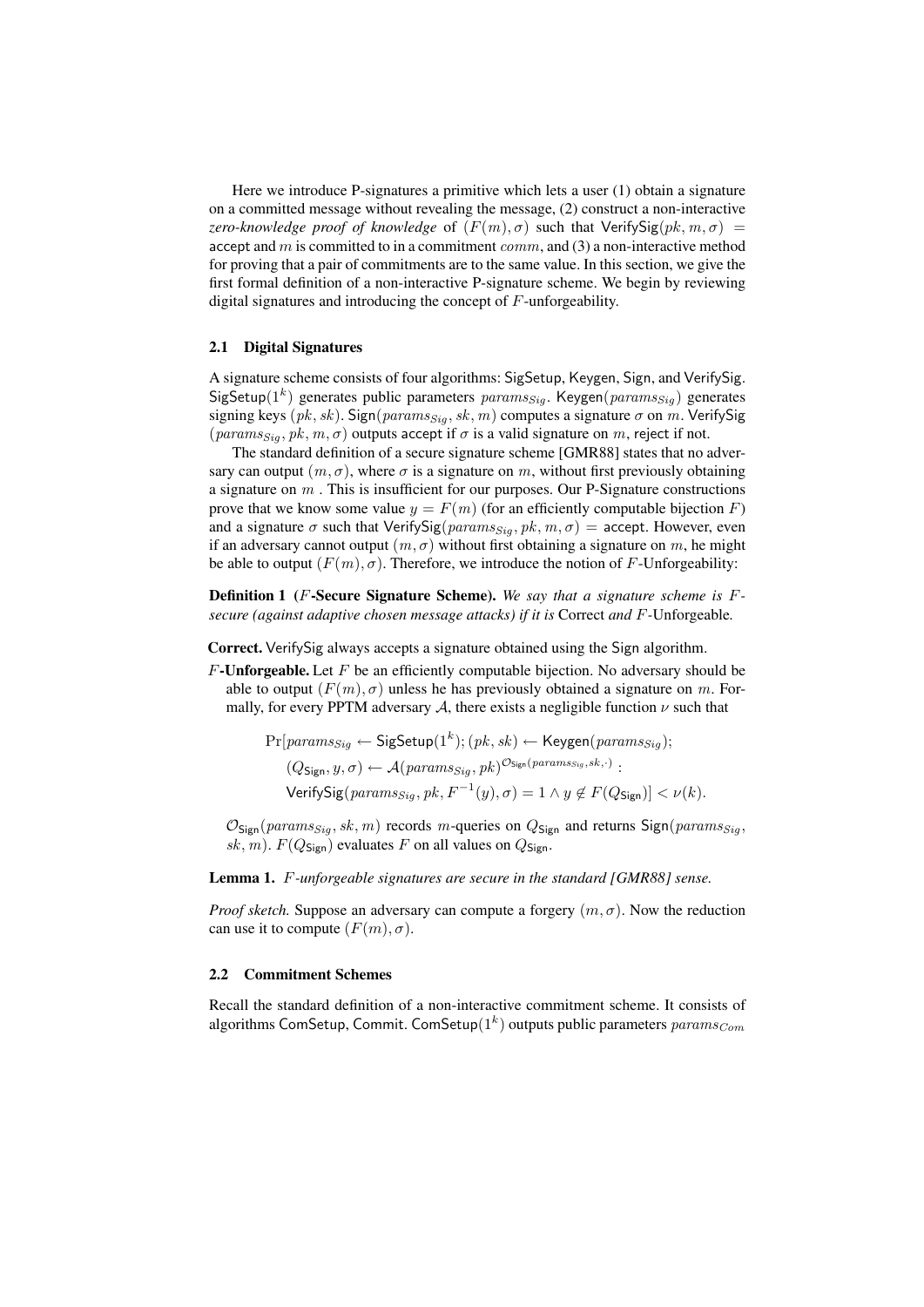for the commitment scheme. Commit( $params_{Com}$ , x, open) is a deterministic function that outputs  $comm$ , a commitment to x using auxiliary information *open*. We need commitment schemes that are *perfectly binding* and *strongly computationally hiding*:

- **Perfectly Binding.** For every bitstring  $comm$ , there exists at most one value x such that there exists opening information *open* so that  $comm = \text{Commit}(params, x, open).$ We also require that it be easy to identify the bitstrings  $comm$  for which there exists such an x.
- Strongly Computationally Hiding. There exists an alternate setup HidingSetup $(1^k)$ that outputs parameters (computationally indistinguishable from the output of ComSetup $(1^k)$ ) so that the commitments become information-theoretically hiding.

### 2.3 Non-Interactive P-Signatures

A non-interactive P-signature scheme extends a signature scheme (Setup, Keygen, Sign, VerifySig) and a non-interactive commitment scheme (Setup, Commit). It consists of the following algorithms (Setup, Keygen, Sign, VerifySig, Commit, ObtainSig, IssueSig, Prove, VerifyProof, EqCommProve, VerEqComm).

- Setup( $1<sup>k</sup>$ ). Outputs public parameters *params*. These parameters include parameters for the signature scheme and the commitment scheme.
- ObtainSig(params, pk, m, comm, open)  $\leftrightarrow$  IssueSig(params, sk, comm). These two interactive algorithms execute a signature issuing protocol between a user and the issuer. The user takes as input  $(\text{params}, \text{pk}, \text{m}, \text{comm}, \text{open})$  such that the value  $comm = \text{Commit}(params, m, open)$  and gets a signature  $\sigma$  as output. If this signature does not verify, the user sends "reject" to the issuer. The issuer gets ( $params, sk$ , comm) as input and gets nothing as output.
- Prove(params, pk, m,  $\sigma$ ). Outputs the values (comm,  $\pi$ , open), such that comm = Commit(params, m, open) and  $\pi$  is a proof of knowledge of a signature  $\sigma$  on m.
- VerifyProof( $params, pk, comm, π$ ). Takes as input a commitment to a message m and a proof  $\pi$  that the message has been signed by owner of public key pk. Outputs accept if  $\pi$  is a valid proof of knowledge of  $F(m)$  and a signature on m, and outputs reject otherwise.
- EqCommProve( $params, m, open, open'$ ). Takes as input a message and two commitment opening values. It outputs a proof  $\pi$  that  $comm = \text{Commit}(m, open)$  is a commitment to the same value as  $comm' = \text{Commit}(m, open')$ . This proof is used to bind the commitment of a P-signature proof to a more permanent commitment.
- VerEqComm $(\text{params}, \text{comm}, \text{comm}', \pi)$  . Takes as input two commitments and a proof and accepts if  $\pi$  is a proof that *comm*, *comm'* are commitments to the same value.

Definition 2 (Secure P-Signature Scheme). *Let* F *be a efficiently computable bijection (possibly parameterized by public parameters). A P-signature scheme is secure if* (Setup, Keygen, Sign, VerifySig) *form an F-unforgeable signature scheme, if* (Setup, Commit) *is a perfectly binding, strongly computationally hiding commitment scheme, if* (Setup, EqCommProve,VerEqComm) *is a non-interactive proof system, and if the* Signer privacy*,* User privacy*,* Correctness*,* Unforgeability*, and* Zero-knowledge *properties hold:*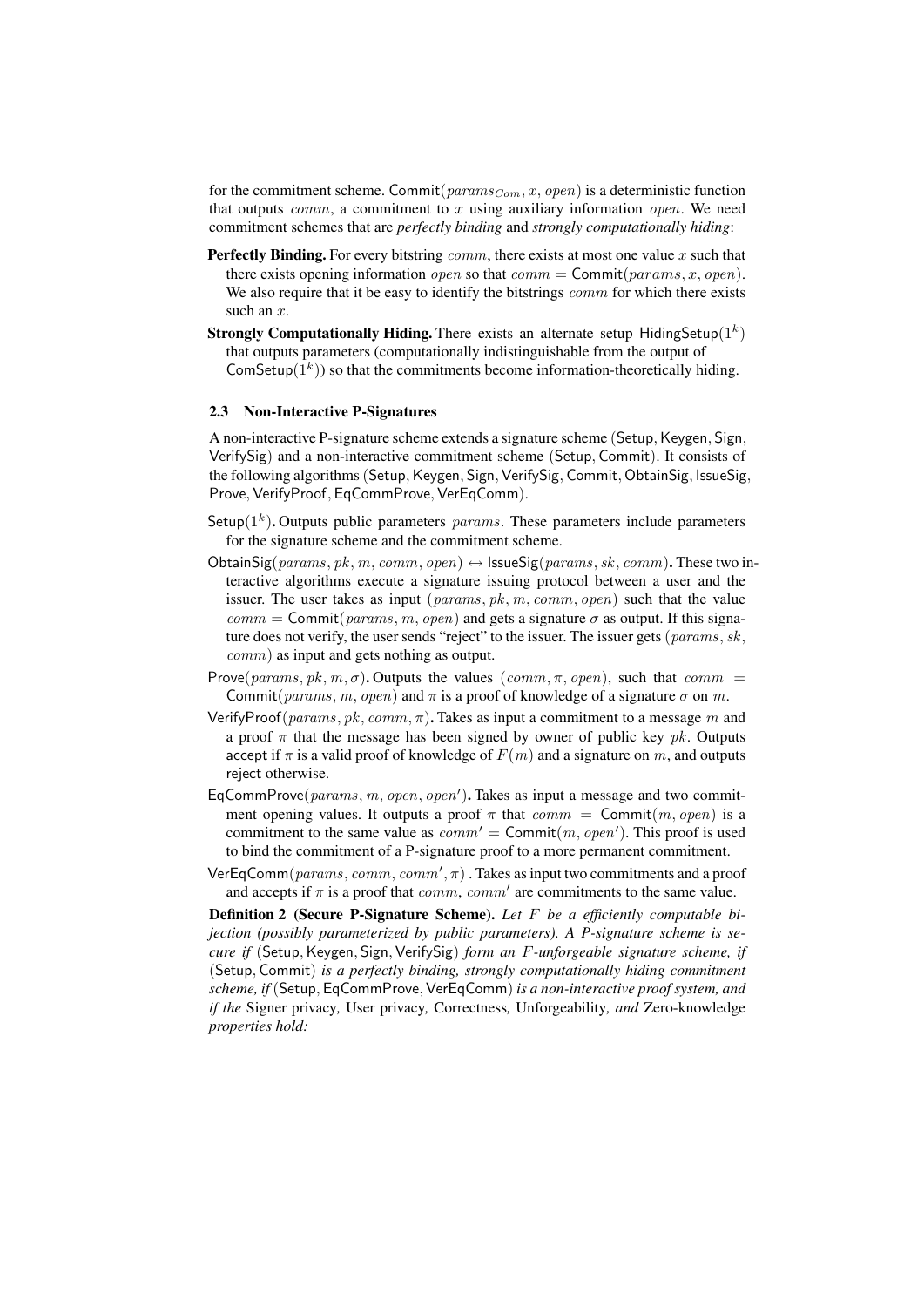- Correctness. An honest user who obtains a P-signature from an honest issuer will be able to prove to an honest verifier that he has a valid signature.
- Signer privacy. No PPTM adversary can tell if it is running IssueSig with an honest issuer or with a simulator who merely has access to a signing oracle. Formally, there exists a simulator SimIssue such that for all PPTM adversaries  $(A_1, A_2)$ , there exists a negligible function  $\nu$  so that:

$$
Pr[params \leftarrow \mathsf{Setup}(1^k); (sk, pk) \leftarrow \mathsf{Keygen}(params);
$$

 $(m, open, state) \leftarrow A_1(params, sk);$ 

 $comm \leftarrow$  Commit(params, m, open);

 $b \leftarrow A_2(state) \leftrightarrow \text{lssueSig(params, sk, comm): } b = 1$ 

 $-Pr[params \leftarrow \mathsf{Setup}(1^k); (sk, pk) \leftarrow \mathsf{Keygen}(params);$ 

 $(m, open, state) \leftarrow A_1(params, sk);$ 

 $comm \leftarrow$  Commit(params, m, open);  $\sigma \leftarrow$  Sign(params, sk, m);

 $b \leftarrow A_2(state) \leftrightarrow \text{Simissue}(params, comm, \sigma) : b = 1] \vert \lt \nu(k)$ 

Note that we ensure that IssueSig and SimIssue gets an honest commitment to whatever m, open the adversary chooses.

Since the goal of signer privacy is to prevent the adversary from learning anything except a signature on the opening of the commitment, this is sufficient for our purposes. Note that our SimIssue will be allowed to rewind A. to Also, we have defined Signer Privacy in terms of a single interaction between the adversary and the issuer. A simple hybrid argument can be used to show that this definition implies privacy over many sequential instances of the issue protocol.

User privacy. No PPTM adversary  $(A_1, A_2)$  can tell if it is running ObtainSig with an honest user or with a simulator. Formally, there exists a simulator  $Sim = SimObtain$ such that for all PPTM adversaries  $A_1$ ,  $A_2$ , there exists negligible function  $\nu$  so that:

$$
|\Pr[params \leftarrow \textsf{Setup}(1^k); (pk, m, open, state) \leftarrow A_1(params);
$$
  
comm = Commit(params, m, open);  

$$
b \leftarrow A_2(state) \leftrightarrow \textsf{ObtainSig(params, pk, m, comm, open)}: b = 1]
$$

$$
-\Pr[(params, sim) \leftarrow \textsf{Setup}(1^k); (pk, m, open, state) \leftarrow A_1(params);
$$

$$
comm = \textsf{Commit}(params, m, open);
$$

$$
b \leftarrow A_2(state) \leftrightarrow \textsf{SimObtain}(params, pk, comm): b = 1] < \nu(k)
$$

Here again SimObtain is allowed to rewind the adversary.

Note that we require that only the user's input  $m$  is hidden from the issuer, but not necessarily the user's output  $\sigma$ . The reason that this is sufficient is that in actual applications (for example, in anonymous credentials), a user would never show  $\sigma$  in the clear; instead, he would just prove that he knows  $\sigma$ . An alternative, stronger way to define signer privacy and user privacy together, would be to require that the pair of algorithms ObtainSig and IssueSig carry out a secure two-party computation. This alternative definition would ensure that  $\sigma$  is hidden from the issuer as well. However, as explained above, this feature is not necessary for our application, so we preferred to give a special definition which captures the minimum properties required.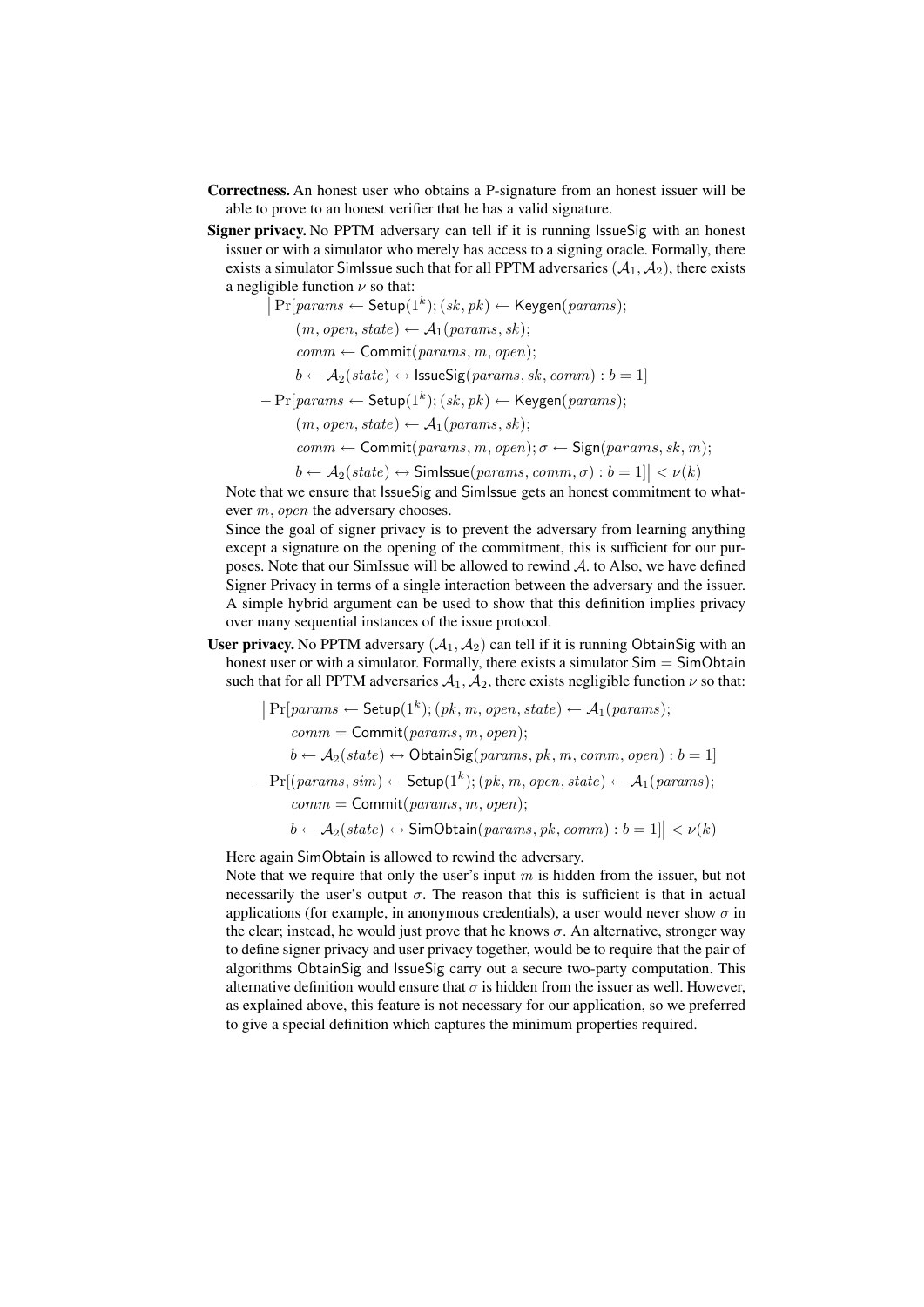Unforgeability. We require that no PPTM adversary can create a proof for any message m for which he has not previously obtained a signature or proof from the oracle.

A P-signature scheme is unforgeable if an extractor (ExtractSetup, Extract) and a bijection F exist such that (1) the output of ExtractSetup( $1<sup>k</sup>$ ) is indistinguishable from the output of Setup( $1<sup>k</sup>$ ), and (2) no PPTM adversary can output a proof  $\pi$  that VerifyProof accepts, but from which we extract  $F(m)$ ,  $\sigma$  such that either (a)  $\sigma$  is not valid signature on m, or (b) comm is not a commitment to m or (c) the adversary has never previously queried the signing oracle on m. Formally, for all PPTM adversaries A, there exists a negligible function  $\nu$  such that:

 $\Pr[params_0 \leftarrow \mathsf{Setup}(1^k); (params_1, td) \leftarrow \mathsf{ExtractSetup}(1^k): b \leftarrow \{0,1\}$  :  $\mathcal{A}(params_b) = b \vert < 1/2 + \nu(k),$  and

 $Pr[(params, td) \leftarrow$  ExtractSetup $(1^k); (pk, sk) \leftarrow$  Keygen $(params);$ 

 $(Q_{\mathsf{Sign}}, \textit{comm}, \pi) \leftarrow \mathcal{A}(\textit{params}, \textit{pk})^{\mathcal{O}_{\mathsf{Sign}}(\textit{params}, \textit{sk}, \cdot)}$ 

 $(y, \sigma) \leftarrow$  Extract(params, td,  $\pi$ , comm):

VerifyProof( $params, pk, comm, \pi$ ) = accept

 $\wedge$  (VerifySig $(\text{params}, \text{pk}, \text{F}^{-1}(y), \sigma) = \text{reject}$ 

 $\vee$  (∀open, comm  $\neq$  Commit(params,  $F^{-1}(y)$ , open))

- $\vee$   $(\mathsf{VerifySig}({\itparams}, {\it pk}, F^{-1}(y), \sigma) = \mathsf{accept} \wedge y \notin F(Q_{\mathsf{Sign}}))) \le \nu(k).$ **Oracle**  $\mathcal{O}_{Sign}(params, sk, m)$  runs the function  $Sign(params, sk, m)$  and returns the resulting signature  $\sigma$  to the adversary. It records the queried message on query tape  $Q_{Sign}$ . By  $F(Q_{Sign})$  we mean F applied to every message in  $Q_{Sign}$ .
- **Zero-knowledge.** There exists a simulator  $Sim = (SimSetup, SimProve, SimEqComm)$ , such that for all PPTM adversaries  $A_1, A_2$ , there exists a negligible function  $\nu$  such that under parameters output by SimSetup, Commit is perfectly hiding and (1) the parameters output by SimSetup are indistinguishable from those output by Setup, but SimSetup also outputs a special auxiliary string sim; (2) when params are generated by SimSetup, the output of SimProve( $params, sim, pk$ ) is indistinguishable from that of Prove(params, pk, m,  $\sigma$ ) for all  $(pk, m, \sigma)$  where  $\sigma \in \sigma_{nk}(m)$ ; and (3) when params are generated by SimSetup, the output of  $\textsf{SimEqComm}(params, sim, comm, comm')$  is indistinguishable from that of EqCommProve $(params, m, open, open')$  for all  $(m, open, open')$  where  $comm = \text{Commit}(params, m, open)$  and  $comm' = \text{Commit}(params, m, open').$

In GMR notation, this is formally defined as follows:

 $|Pr[params \leftarrow Setup(1<sup>k</sup>); b \leftarrow A(params): b = 1]$ 

 $-Pr[(params, sim) \leftarrow$  SimSetup $(1<sup>k</sup>)$ ;  $b \leftarrow A(params) : b = 1] < v(k)$ , and

 $|Pr[(params, sim) \leftarrow$  SimSetup $(1<sup>k</sup>); (pk, m, \sigma, state) \leftarrow A_1(params, sim);$ 

- $(comm, \pi, open) \leftarrow Prove(params, pk, m, \sigma); b \leftarrow A_2(state, comm, \pi): b = 1$
- $-Pr[(params, sim) \leftarrow$  SimSetup $(1^k)$ ;  $(pk, m, \sigma, state) \leftarrow A_1(params, sim)$ ;  $(\textit{comm}, \pi) \leftarrow \textsf{SimProve}(\textit{params}, \textit{sim}, \textit{pk})$ ;  $b \leftarrow A_2(\textit{state}, \textit{comm}, \pi)$ :  $b = 1$ ]  $< \nu(k)$ , and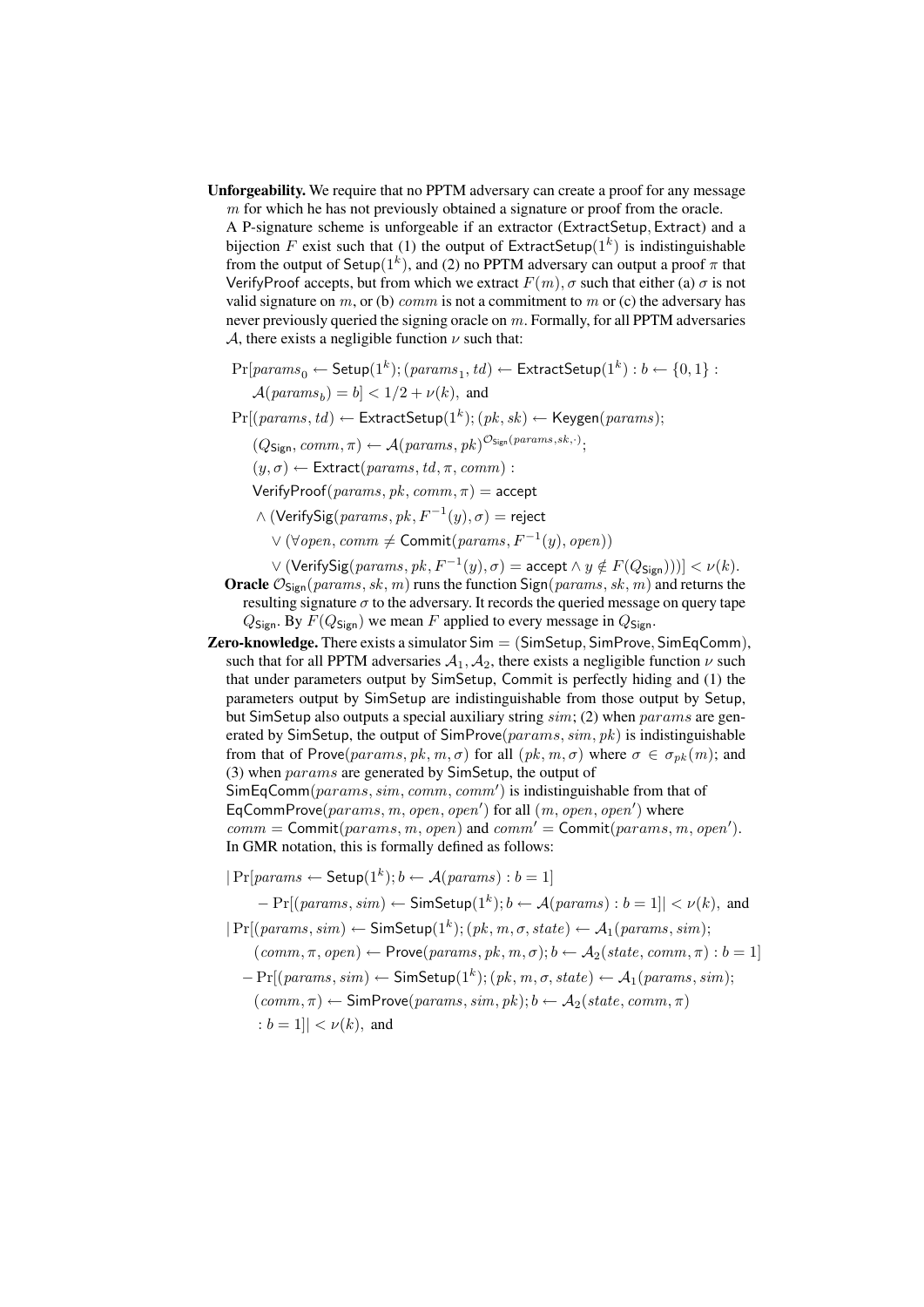$|Pr[(params, sim) \leftarrow$  SimSetup $(1<sup>k</sup>); (m, open, open') \leftarrow A_1(params, sim);$ 

 $\pi \leftarrow \textsf{EqCommProve}(params, m, open, open'); b \leftarrow \mathcal{A}_2(state, \pi): b = 1]$ 

 $-Pr[(params, sim) \leftarrow$  SimSetup $(1<sup>k</sup>)$ ;  $(m, open, open') \leftarrow A_1(params, sim)$ ;

 $\pi \leftarrow$  SimEqComm(params, sim, Commit(params, m, open),

 $\text{Commit}(\textit{params}, \textit{m}, \textit{open}'));$ 

 $b \leftarrow A_2(state, \pi) : b = 1 || < \nu(k).$ 

## 3 Preliminaries

Let  $G_1, G_2$ , and  $G_T$  be groups. A function  $e : G_1 \times G_2 \to G_T$  is called *a cryptographic bilinear map* if it has the following properties: *Bilinear.*  $\forall a \in G_1$ ,  $\forall b \in G_2$ ,  $\forall x, y \in \mathbb{Z}$ the following equation holds:  $e(a^x, b^y) = e(a, b)^{xy}$ . *Non-Degenerate*. If a and b are generators of their respective groups, then  $e(a, b)$  generates  $G_T$ . Let BilinearSetup $(1^k)$ be an algorithm that generates the groups  $G_1, G_2$  and  $G_T$ , together with algorithms for sampling from these groups, and the algorithm for computing the function  $e$ .

The function BilinearSetup $(1^k)$  outputs  $params_{BM} = (p, G_1, G_2, G_T, e, g, h)$ , where p is a prime (of length k),  $G_1, G_2, G_T$  are groups of order p, g is a generator of  $G_1$ , h is a generator of  $G_2$ , and  $e: G_1 \times G_2 \rightarrow G_T$  is a bilinear map.

We introduce a new assumption which we call TDH and review the HSDH assumption introduced by Boyen and Waters [BW07]. Groth-Sahai proofs use either the DLIN [BBS04] or SXDH [Sco02] assumption. For formal definitions, see the full version.

**Definition 3** (Triple DH (TDH)). On input  $g, g^x, g^y, h, h^x, \{c_i, g^{1/(x+c_i)}\}_{i=1...q}$ , it is *computationally infeasible to output a tuple*  $(h^{\mu x}, g^{\mu y}, g^{\mu xy})$  *for*  $\mu \neq 0$ *.* 

**Definition 4** (Hidden SDH [BW07]). On input  $g, g^x, u \in G_1$ ,  $h, h^x \in G_2$  and  $\{g^{1/(x+c_{\ell})},$  $h^{c_{\ell}}, u^{c_{\ell}}\}_{\ell=1...q}$ , it is computationally infeasible to output a new tuple  $(g^{1/(x+c)}, h^{c}, u^{c})$ .

**Definition 5 (Decisional Linear Assumption (DLIN)).** On input  $u, v, w, u^r, v^s \leftarrow$  $G_1$  *it is computationally infeasible to distinguish*  $z_0 \leftarrow w^{r+s}$  *from*  $z_1 \leftarrow G_1$ *. The assumption is analogously defined for*  $G_2$ .

Definition 6 (Symmetric External Diffie-Hellman Assumption (SXDH)). *SXDH states that the Decisional Diffie Hellman problem is hard in both*  $G_1$  *and*  $G_2$ *. This precludes efficient isomorphisms between these two groups.*

## 4 Non-Interactive Proofs of Knowledge

Our P-signature constructions use the Groth and Sahai [GS07] non-interactive proof of knowledge (NIPK) system. De Santis et al. [DDP00] give the standard definition of NIPK systems. Their definition does not fully cover the Groth and Sahai proof system. In this section, we review the standard notion of NIPK. Then we give a useful generalization, which we call an f-extractable NIPK, where the extractor only extracts a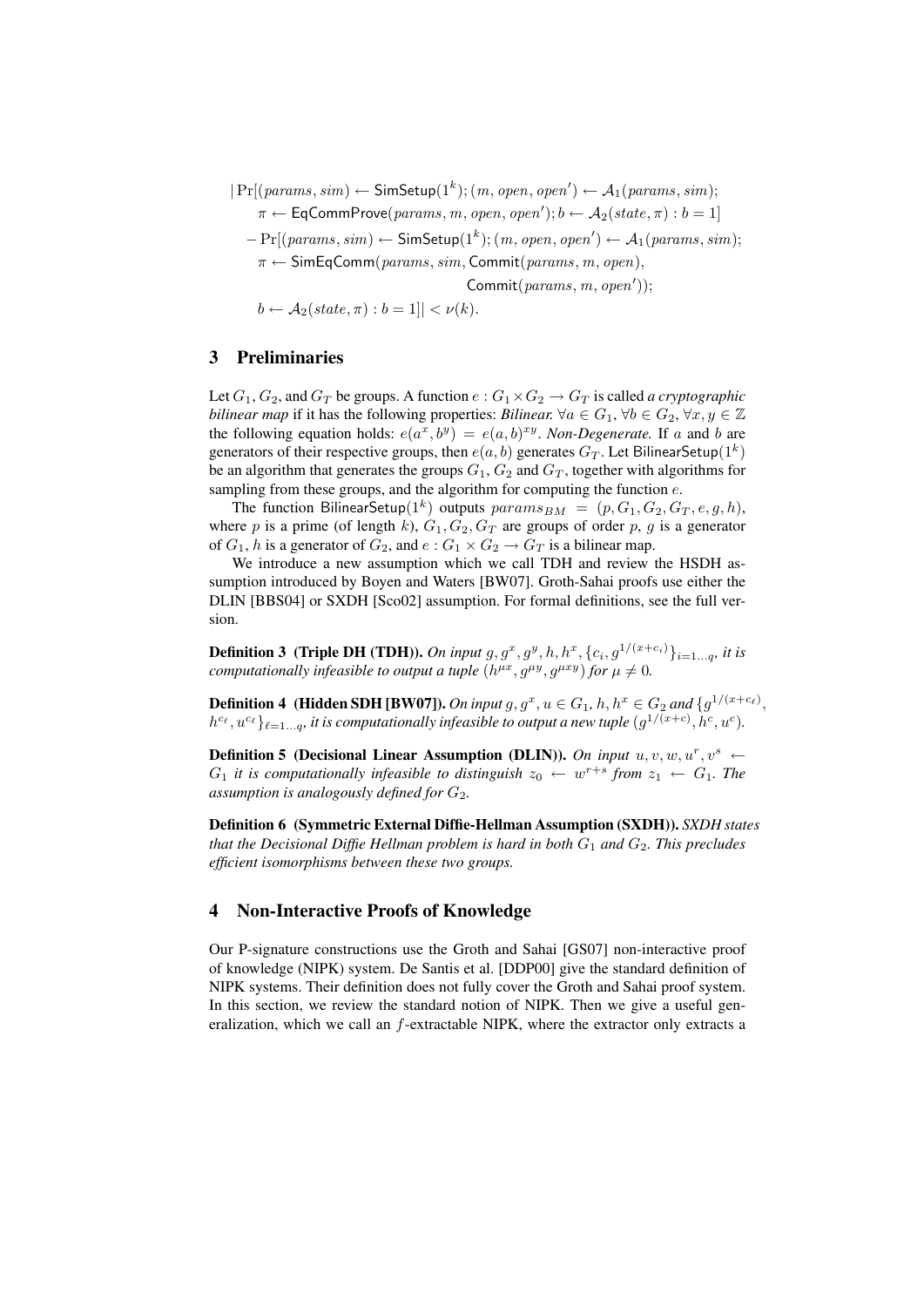function of the witness. We develop useful notation for expressing  $f$ -extractable NIPK systems, and explain how this notation applies to the Groth-Sahai construction. We then review Groth-Sahai commitments and pairing product equation proofs. Finally, we show how they can be used to prove statments about committed exponents, as this will be necessary later for our constructions.

#### 4.1 Proofs of Knowledge: Notation and Definitions

In this subsection, we review the definition of NIPK, introduce the notion of  $f$ -extractability, and develop some useful notation. We review the De Santis et al. [DDP00] definition of NIPK. Let  $L = \{s : \exists x \text{ s.t. } M_L(s, x) = \text{accept}\}\$  be a language in NP and  $M_L$  a polynomial-time Turing Machine that verifies that x is a valid witness for the statement  $s \in L$ . A NIPK system consists of three algorithms: (1) PKSetup( $1^k$ ) sets up the common parameters  $params_{PK}$ ; (2) PKProve( $params_{PK}$ , s, x) computes a proof  $\pi$  of the statement  $s \in L$  using witness x; (3) PKVerify( $params_{PK}$ , s,  $\pi$ ) verifies correctness of π. The system must be *complete* and *extractable*. Completeness means that for all values of params<sub>PK</sub> and for all s, x such that  $M_L(s, x) =$  accept, a proof  $\pi$  generated by PKProve( $params_{PK}$ , s, x) must be accepted by PKVerify( $params_{PK}$ , s,  $\pi$ ). Extractability means that there exists a polynomial-time extractor (PKExtractSetup, PKExtract). PKExtractSetup( $1^k$ ) outputs  $(id,params_{PK})$  where  $params_{PK}$  is distributed identically to the output of  $PKSetup(1^k)$ . For all PPT adversaries A, the probability that  $A(1^k, params_{PK})$  outputs  $(s, \pi)$  such that PKVerify $(params_{PK}, s, \pi)$  = accept and PKExtract(td, s,  $\pi$ ) fails to extract a witness x such that  $M_L(s, x) =$  accept is negligible in k. We have *perfect* extractability if this probability is 0.

We first generalize the notion of NIPK for a language  $L$  to languages parameterized by params<sub>PK</sub> – we allow the Turing machine  $M_L$  to receive params<sub>PK</sub> as a separate input. Next, we generalize extractability to  $f$ -extractability. We say that a NIPK system is f-extractable if PKExtract outputs y, such that there  $\exists x : M_L(params_{PK}, s, x) =$ accept  $\wedge y = f(params_{PK}, x)$ . If  $f(params_{PK}, \cdot)$  is the identity function, we get the usual notion of extractability. We denote an f-extractable proof  $\pi$  obtained by running  $PKProve(params_{PK}, s, x)$  as

 $\pi \leftarrow \text{NIPK}\{\text{params}_{PK}, s, f(\text{params}_{PK}, x) : M_L(\text{params}_{PK}, s, x) = \text{accept}\}.$ 

We omit the  $params_{PK}$  where they are obvious. In our applications, s is a conditional statement about the witness x, so  $M_L(s, x) =$  accept if Condition $(x) =$  accept. Thus the statement  $\pi \leftarrow \text{NIPK}\{f(x) : \text{Condition}(x)\}\$ is well defined. Suppose s includes a list of commitments  $c_n = \text{Commit}(x_n, open_n)$ . The witness is  $x = (x_1, \dots, x_N, open_1,$  $\ldots$ , open<sub>N</sub>), however, we typically can only extract  $x_1, \ldots, x_N$ . We write

$$
\pi \leftarrow \text{NIPK}\{(x_1, \ldots, x_n) : \text{Condition}(x) \newline \land \forall \ell \exists open_\ell : c_\ell = \text{Commit}(params_{Com}, x_\ell, open_\ell)\}.
$$

We introduce shorthand notation for the above expression:  $\pi \leftarrow \text{NIPK}\{((c_1 : x_1), \ldots,$  $(c_n : x_n)$  : Condition $(x)$ . For simplicity, we assume the proof  $\pi$  includes s.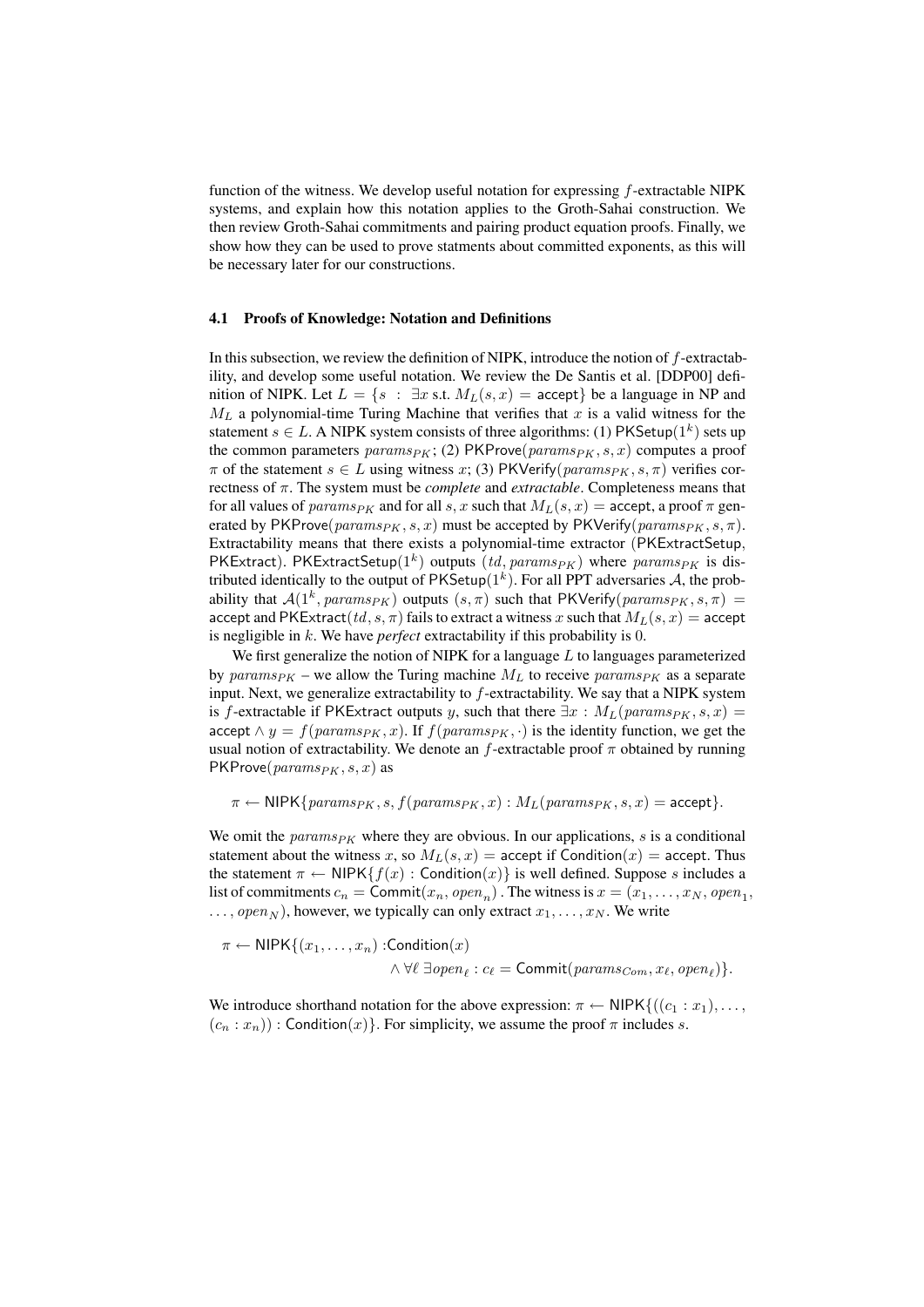#### 4.2 Groth-Sahai Commitments [GS07]

We review the Groth-Sahai [GS07] commitment scheme. We use their scheme to commit to elements of a group  $G$  of prime order  $p$ . Technically, their constructions commit to elements of certain modules, but we can apply them to certain bilinear groups elements. Groth and Sahai also have a construction for composite order groups using the Subgroup Decision assumption; however it lacks the necessary extraction properties.

GSComSetup $(p, G, g)$ . Outputs a common reference string  $params_{Com}$ .

- GSCommit( $params_{Com}$ , x, open). Takes as input  $x \in G$  and some value open and outputs a commitment comm. The extension GSExpCommit( $params_{Com}$ , b,  $\theta$ , open) takes as input  $\theta \in Z_p$  and a base  $b \in G$  and outputs  $(b, comm)$ , where  $comm =$ GSCommit ${\rm (params}_{Com}, b^{\theta}, {\rm open})$ . (Groth and Sahai compute commitments to elements in  $Z_p$  slightly differently;
- VerifyOpening( $params_{Com}$ ,  $comm$ ,  $x$ ,  $open$ ). Takes  $x \in G$  and  $open$  as input and outputs accept if  $comm$  is a commitment to x. To verify that  $(b, comm)$  is a commitment to exponent  $\theta$  check VerifyOpening $(\mathit{params}_{Com}, \mathit{comm}, b^\theta, \mathit{open}).$

For brevity, we write GSCommit $(x)$  to indicate committing to  $x \in G$  when the parameters are obvious and the value of *open* is chosen appropriately at random. Similarly,  $GSExpCommit(b, \theta)$  indicates committing to  $\theta$  using  $b \in G$  as the base.

GS commitments are *perfectly binding*, *strongly computationally hiding*, and *extractable*. Groth and Sahai [GS07] show how to instantiate commitments that meet these requirements using either the SXDH or DLIN assumptions. Commitments based on SXDH consist of 2 elements in  $G$ , while those based on DLIN setting require 3 elements in G. Note that in the Groth-Sahai proof system below,  $G = G_1$  or  $G = G_2$  for SXDH and  $G = G_1 = G_2$  for DLIN.

## 4.3 Groth-Sahai Pairing Product Equation Proofs [GS07]

Groth and Sahai [GS07] construct an f-extractable NIPK system that lets us prove statements in the context of groups with bilinear maps.

GSSetup( $1^k$ ) outputs (p,  $G_1, G_2, G_T, e, g, h$ ), where  $G_1, G_2, G_T$  are groups of prime order p, with g a generator of  $G_1$ , h a generator of  $G_2$ , and  $e : G_1 \times G_2 \rightarrow G_T$ a cryptographic bilinear map. GSSetup $(1^k)$  also outputs  $params_1$  and  $params_2$  for constructing GS commitments in  $G_1$  and  $G_2$ , respectively. (If the pairing is symmetric,  $G_1 = G_2$  and  $params_1 = params_2$ .) The statement s to be proven consists of the following list of values:  $\{a_q\}_{q=1...Q} \in G_1$ ,  $\{b_q\}_{q=1...Q} \in G_2$ ,  $t \in G_T$ , and  $\{\alpha_{q,m}\}_{m=1...M,q=1...Q}, \{\beta_{q,n}\}_{n=1...N,q=1...Q} \in Z_p$ , as well as a list of commitments  ${c_m}_{m=1...M}$  to values in  $G_1$  and  ${d_n}_{n=1...N}$  to values in  $G_2$ . Groth and Sahai show how to construct the following proof:

NIPK{((c<sub>1</sub> : x<sub>1</sub>),..., (c<sub>M</sub> : x<sub>M</sub>),(d<sub>1</sub> : y<sub>1</sub>),..., (d<sub>N</sub> : y<sub>N</sub>)):   
\n
$$
\prod_{q=1}^{Q} e(a_q \prod_{m=1}^{M} x_m^{\alpha_q,m}, b_q \prod_{n=1}^{N} y_n^{\beta_q,n}) = t
$$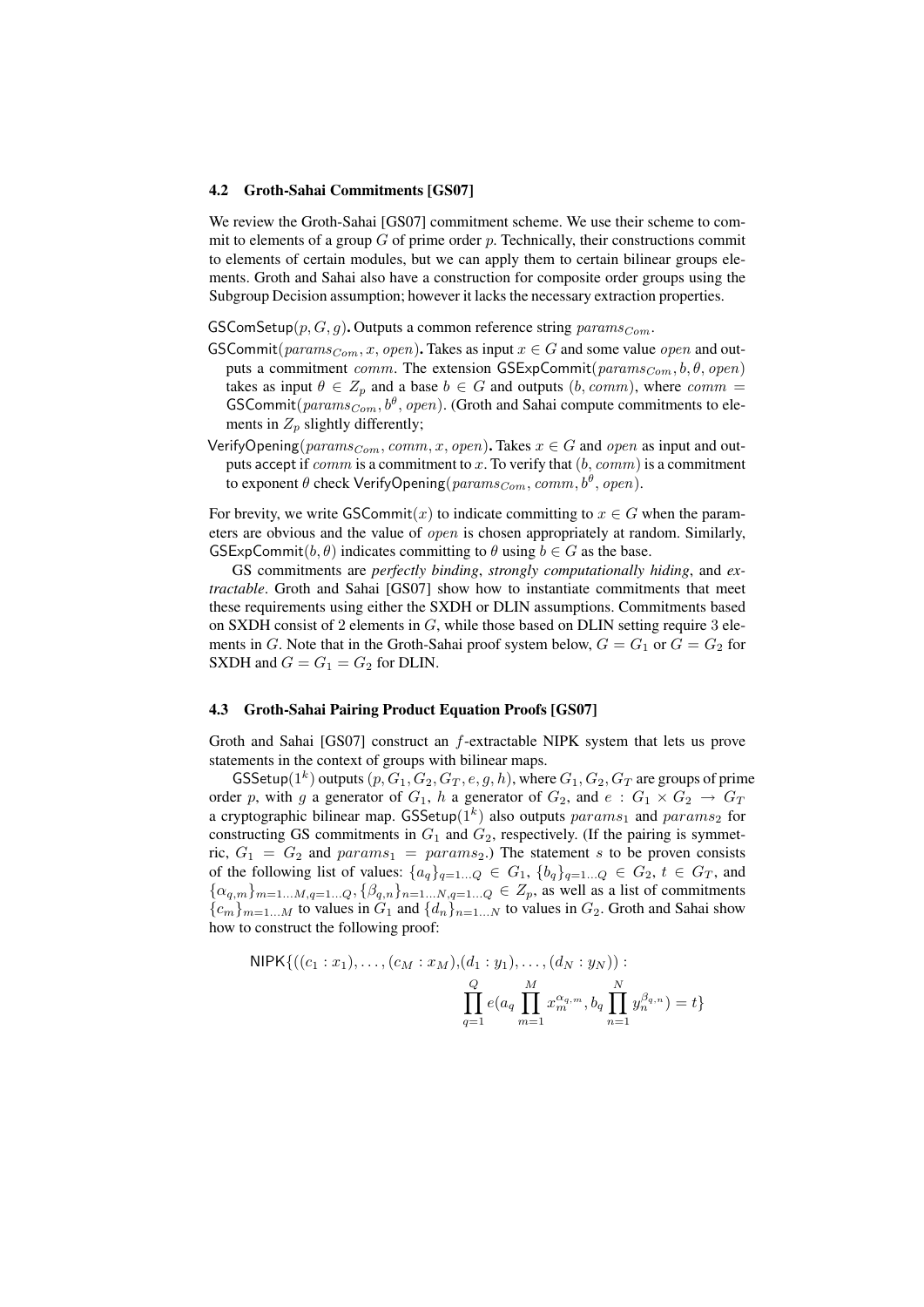The proof  $\pi$  includes the statement being proven; this includes the commitments  $c_1, \ldots, c_M$ and  $d_1, \ldots, d_N$ . Groth and Sahai provide an efficient extractor that opens these commitments to values  $x_1, \ldots, x_M, y_1, \ldots, y_N$  that satisfy the pairing product equation.

Recall the function GSExpCommit( $params_1, b, \theta, open) = (b, GSCommit(params_1,$  $(b^{\theta}, open))$ . We can replace any of the clauses  $(c_m : x_m)$  with the clause  $(c_m : b^{\theta})$ , and add b to the list of values included in the statement s (and therefore in the proof  $\pi$ ). The same holds for commitments  $d_n$ . Groth-Sahai proofs also allow us to prove that the openings of  $(c_1, \ldots, c_n, d_1, \ldots, d_n)$  satisfy several equations *simultaneously*.

We formally define the Groth-Sahai proof system. Let  $params_{BM} \leftarrow$  BilinearSetup(1<sup>k</sup>).

- $GSSetup(params_{BM})$ . Calls GSComSetup to generate  $params_1$  and  $params_2$  for constructing commitments in  $G_1$  and  $G_2$  respectively, and optional auxiliary values  $params_{\pi}$ . Outputs  $params_{GS} = (params_{BM},params_{1},params_{2},params_{\pi}).$
- GSProve( $params_{GS}, s, (\{x_m\}_{1...M}, \{y_n\}_{1...N}, openings)$ ). Takes as input the parameters, the statement  $s = \{(c_1, \ldots, c_M, d_1, \ldots, d_N), \text{ equations}\}\)$  to be proven, (the statement s includes the commitments and the parameters of the pairing product equations), the witness consisting of the values  $\{x_m\}_{1...M}$ ,  $\{y_n\}_{1...N}$  and opening information  $openings$ . Outputs a proof  $\pi$ .
- GSVerify( $params_{GS}, \pi$ ). Returns accept if  $\pi$  is valid, reject otherwise. (Note that it does not take the statement s as input because we have assumed that the statement is always included in the proof  $\pi$ .)
- GSExtractSetup( $params_{BM}$ ). Outputs  $params_{GS}$  and auxiliary information ( $td_1, td_2$ ). params<sub>GS</sub> are distributed identically to the output of GSSetup(params<sub>BM</sub>). (td<sub>1</sub>, td<sub>2</sub>) allow an extractor to discover the contents of all commitments.
- $GSExtract(*params_{GS}, td_1, td_2, \pi*). Outputs  $x_1, \ldots, x_M \in G_1$  and  $y_1, \ldots, y_N \in G_2$$ that satisfy the equations and that correspond to the commitments (note that the commitments and the equations are included with the proof  $\pi$ ).

Groth-Sahai proofs satisfy *correctness*, *extractability*, and *strong witness indistinguishability*. We explain these requirements in a manner compatible with our notation.

Correctness. An honest verifier always accepts a proof generated by an honest prover.

- Extractability. If an honest verifier outputs accept, then the statement is true. This means that, given  $td_1$ ,  $td_2$  corresponding to  $params_{GS}$ , GSExtract extracts values from the commitments that satisfy the pairing product equations with probability 1.
- **Strong Witness Indistinguishability.** A simulator  $Sim = (SimSetup, SimProve)$  with the following two properties exists: (1)  $\mathsf{SimSetup}(params_{BM})$  outputs  $params_{GS}$ <sup>'</sup> such that they are computationally indistinguishable from the output of GSSetup(  $params_{BM}$ ). Let  $params_1' \in *params_{GS}'*$  be the parameters for the commitment scheme in  $G_1$ . Using  $params'_1$ , commitments are perfectly hiding – this means that for all commitments  $comm, \forall x \in G_1, \exists open : \mathsf{VerifyOpening}(params_1', comm, x,$  $open)$  = accept (analogous for  $G_2$ ). (2) Using the  $params_{GS}$ <sup>'</sup> generated by the challenger, GS proofs become perfectly witness indistinguishable. Suppose an unbounded adversary  $A$  generates a statement s consisting of the pairing product equations and a set of commitments  $(c_1, \ldots, c_M, d_1, \ldots, d_N)$ . The adversary opens the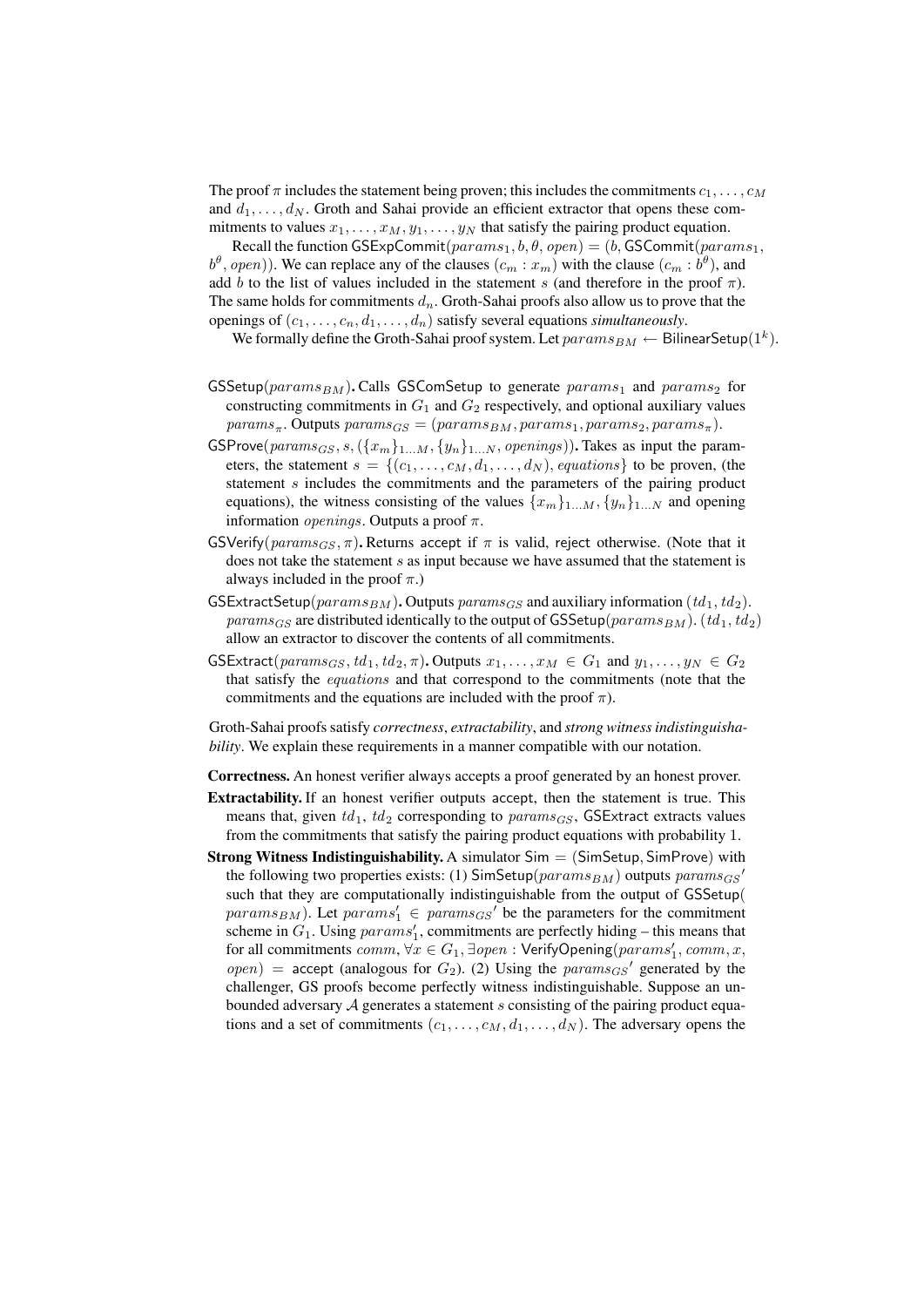commitments in two different ways  $W_0 = (x_1^{(0)}, \dots, x_M^{(0)}, y_1^{(0)}, \dots, y_N^{(0)},$  openings<sub>0</sub>) and  $W_1 = (x_1^{(1)}, \ldots, x_M^{(1)}, y_1^{(1)}, \ldots, y_N^{(1)},$  openings<sub>1</sub>) (under the requirement that these witnesses must both satisfy  $s$ ). The values  $openings_b$  show how to open the commitments to  $\{x_m^{(b)}, y_n^{(b)}\}$ . (The adversary can do this because it is unbounded.) The challenger gets the statement s and the two witnesses  $W_0$  and  $W_1$ . He chooses a bit  $b \leftarrow \{0, 1\}$  and computes  $\pi = \text{GSProve}(params_{GS}', s, W_b)$ . Strong witness indistinguishability means that  $\pi$  is distributed independently of b.

*Composable Zero-Knowledge.* Note that Groth and Sahai show that if in a given pairing product equation the constant t can be written as  $t = e(t_1, t_2)$  for known  $t_1, t_2$ , then these proofs can be done in zero knowledge. However, their zero knowldge proof construction is significantly less efficient than the WI proofs. Thus, we choose to use only the WI construction as a building block. Then we can take advantage of special features of our P-signature construction to create much more efficient proofs that still have the desired zero knowledge properties. The only exception is our construction for EqCommProve, which does use the zero knowledge technique suggested by Groth and Sahai.

#### 4.4 Proofs about Committed Exponents

We use the Groth-Sahai proof system to prove equality of committed exponents.

Equality of Committed Exponents in Different Groups. We want to prove the statement NIPK $\{((c: g^{\alpha}), (d: h^{\beta})) : \alpha = \beta\}$ . We perform a Groth-Sahai pairing product equation proof NIPK $\{((c : x), (d : y)) : e(x, h)e(1/g, y) = 1\}$ . Security is straightforward due to the f-extractability property of the GS proof system.

Equality of Committed Exponents in the Same Group. We want to prove the statement NIPK $\{((c_1: g^{\alpha}), (c_2: u^{\beta})) : \alpha = \beta\}$ , where  $g, u \in G_1$ . This is equivalent to proving NIPK $\{((c_1: g^\alpha), (c_2: u^\beta), (d: h^\gamma): \alpha = \gamma \wedge \beta = \gamma\}.$ 

Zero-Knowledge Proof of Equality of Committed Exponents. We want to prove the statement NIZKPK $\{((c_1 : g^{\alpha}), (c_2 : g^{\beta}) : \alpha = \beta\}$  in zero-knowledge. We perform the Groth-Sahai *zero-knowledge* pairing product equation proof NIPK $\{((c_1 : g^{\alpha}), (c_2 : g^{\beta})\}$  $(g^\beta),(d:h^\theta):e(a/b,h^\theta)=1$   $\wedge$   $e(g,h^\theta)e(1/g,h)=1\}$  . Proof of equality of committed exponents in group  $G_2$  is done analogously. See full version for details.

*Remark 1.* We cannot directly use Groth-Sahai general arithmetic gates [GS07] to construct the above proofs because they assume that the commitments use the same base.

## 5 Efficient Construction of P-Signature Scheme

In this section, we present a new signature scheme and then build a P-signature scheme from it. The new signature scheme is inspired by the full Boneh-Boyen signature scheme, and is as follows:

 ${\bf New}\text{-}\mathsf{SigSetup}(1^k)$  runs Bilinear $\mathsf{Setup}(1^k)$  to get the pairing parameters  $(p,G_1,G_2,G_T,$  $e, g, h$ ). In the sequel, by z we denote  $z = e(g, h)$ .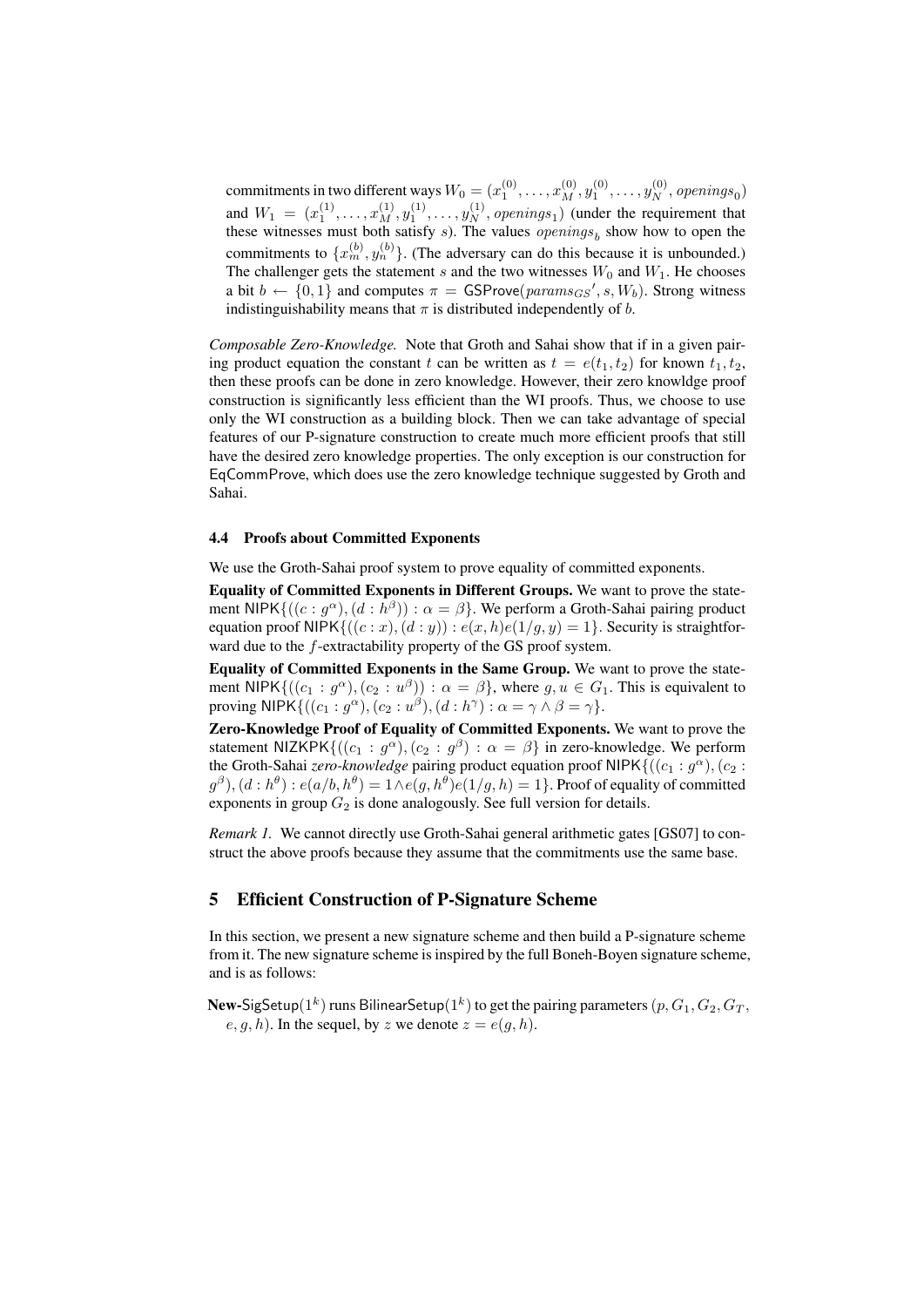- **New-Keygen**( $params$ ) picks a random  $\alpha, \beta \leftarrow Z_p$ . The signer calculates  $v = h^{\alpha}$ ,  $w = h^{\beta}, \tilde{v} = g^{\alpha}, \tilde{w} = g^{\beta}$ . The secret-key is  $sk = (\alpha, \beta)$ . The public-key is  $pk = (v, w, \tilde{v}, \tilde{w})$ . The public key can be verified by checking that  $e(g, v) = e(\tilde{v}, h)$ and  $e(g, w) = e(\tilde{w}, h)$ .
- **New-Sign**( $params$ ,  $(\alpha, \beta)$ ,  $m$ ) chooses  $r \leftarrow Z_p \{\frac{\alpha m}{\beta}\}\$  and calculates  $C_1 =$  $g^{1/(\alpha+m+\beta r)}$ ,  $C_2 = w^r$ ,  $C_3 = u^r$ . The signature is  $(C_1, C_2, C_3)$ .
- New-Verify Sig(params,  $(v, w, \tilde{v}, \tilde{w})$ , m,  $(C_1, C_2, C_3)$ ) outputs accept if  $e(C_1, v h^m C_2)$  $z, e(u, C_2) = e(C_3, w)$ , and if the public key is correctly formed, i.e.,  $e(g, v) =$  $e(\tilde{v}, h)$ , and  $e(g, w) = e(\tilde{w}, h)$ .<sup>3</sup>

**Theorem 1.** Let  $F(x) = (h^x, u^x)$ , where  $u \in G_1$  and  $h \in G_2$  as in the HSDH and *TDH assumptions. Our new signature scheme is* F*-secure given HSDH and TDH. (*See full version for proof.*)*

We extend the above signature scheme to obtain our second P-signature scheme (Setup, Keygen, Sign, VerifySig, Commit, ObtainSig, IssueSig, Prove, VerifyProof, EqCommProve, VerEqComm). The algorithms are as follows:

- $\mathsf{Setup}(1^k)$  First, obtain  $params_{BM} = (p, G_1, G_2, G_T, e, g, h) \leftarrow \mathsf{BilinearSetup}(1^k).$ Next, obtain  $params_{GS} = (params_{BM},params_{1},params_{2},params_{\pi}) \leftarrow$  $GSSetup(params_{BM})$ . Pick  $u \leftarrow G_1$ . Let  $params_S = (params_{GS}, u)$ . As before, z is defined as  $z = e(g, h)$ .
- Keygen(params) Run the New-Keygen(params<sub>BM</sub>) and output  $sk = (\alpha, \beta)$ ,  $pk =$  $(h^{\alpha}, h^{\beta}, g^{\alpha}, g^{\beta}) = (v, w, \tilde{v}, \tilde{w}).$
- Sign( $params, sk, m$ ) Run New-Sign( $params_{BM}, sk, m$ ) to obtain  $\sigma = (C_1, C_2, C_3)$ where  $C_1 = g^{1/(\alpha + m + \beta r)}$ ,  $C_2 = w^r$ ,  $C_3 = u^r$ , and  $sk = (\alpha, \beta)$
- VerifySig( $params, pk, m, \sigma$ ) Run New-VerifySig( $params_{BM}, pk, m, \sigma$ ).
- Commit(params, m, open) To commit to m, compute  $C = \mathsf{GSE}$  $x\mathsf{pCommit}(params_2, h,$  $m, open$ ). (Recall that GSExpCommit $(params_2, h, m, open) =$  GSCommit $(params_2,$  $h^m$ , open), and params<sub>2</sub> is part of params<sub>GS</sub>.)
- ObtainSig(params, pk, m, comm, open)  $\leftrightarrow$  IssueSig(params, sk, comm). The user and the issuer run the following protocol:
	- 1. The user chooses  $\rho_1, \rho_2 \leftarrow Z_p$ .
	- 2. The issuer chooses  $r' \leftarrow Z_p$ .
	- 3. The user and the issuer run a secure two-party computation protocol where the user's private inputs are  $(\rho_1, \rho_2, m, open)$ , and the issuer's private inputs are  $sk = (\alpha, \beta)$  and r'.

The issuer's private output is  $x = (\alpha + m + \beta \rho_1 r') \rho_2$  if  $comm = \text{Commit}(params,$  $m, open$ , and  $x = \perp$  otherwise.

- 4. If  $x \neq \perp$ , the issuer calculates  $C'_1 = g^{1/x}$ ,  $C'_2 = w^{r'}$  and  $C'_3 = u^{r'}$ , and sends  $\left(C_1^{\prime},C_2^{\prime},C_3^{\prime}\right)$  to the user.
- 5. The user computes  $C_1 = C_1^{/\rho_2}$ ,  $C_2 = C_2^{/\rho_1}$ , and  $C_3 = C_3^{/\rho_1}$  and then verifies that the signature  $(C_1, C_2, C_3)$  is valid.

 $3$  The latter is needed only once per public key, and is meaningless in a symmetric pairing setting.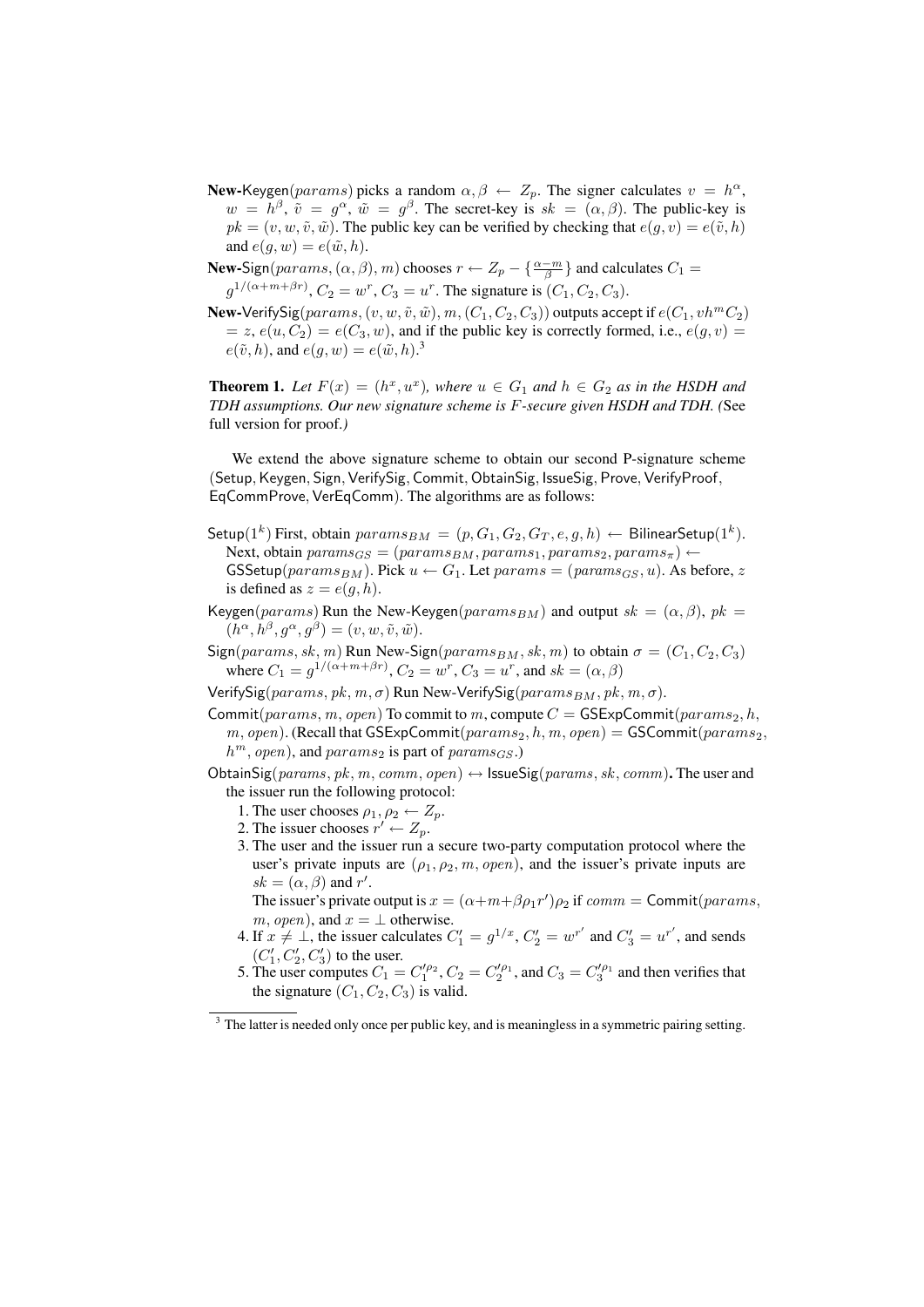Prove(params, pk, m,  $\sigma$ ) Check if pk and  $\sigma$  are valid, and if they are not, output  $\perp$ . Then the user computes commitments  $\Sigma = \textsf{GSCommit}(params_1, C_1, open_1), R_w =$  $\mathsf{GSCommit}(params_1, C_2, open_2), R_u = \mathsf{GSCommit}(params_1, C_3, open_3), M_h =$  $GSExpCommit(params_2, h, m, open_4) = GSCommit(params_2, h^m, open_4)$  and  $M_u = \textsf{GSExpCommit}(params_1, u, m, open_5) = \textsf{GSCommit}(params_1, u^m, open_5).$ The user outputs the commitment  $comm = M_h$  and the proof

$$
\pi = \text{NIPK}\{((\Sigma : C_1), (R_w : C_2), (R_u : C_3)(M_h : h^{\alpha}), (M_u : u^{\beta})) :\\e(C_1, vh^{\alpha}C_2) = z \wedge e(u, C_2) = e(C_3, w) \wedge \alpha = \beta\}.
$$

- VerifyProof( $params, pk, comm, \pi$ ) Outputs accept if the proof  $\pi$  is a valid proof of the statement described above for  $M_h = comm$  and for properly formed pk.
- EqCommProve $(params, m, open, open')$  Let commitment  $comm =$  Commit $(params,$  $m, open) = \text{GSCommit}(params_2, h^m, open)$  and  $comm' = \text{Commit}(params, m,$  $open') = \textsf{GSCommit}(params_2, h^m, open').$  Use the GS proof system as described in Section 4.4 to compute  $\pi \leftarrow \text{NIZKPK}\{((comm : h^{\alpha}), (comm' : h^{\beta}) : \alpha = \beta\}.$
- VerEqComm $(params, comm, comm', \pi)$  Verify the proof  $\pi$  using the GS proof system as described in Section 4.4.

Theorem 2 (Efficiency). *Using SXDH GS proofs, each P-signature proof for our new signature scheme consists of 18 elements in*  $G_1$  *and 16 elements in*  $G_2$ *. The prover performs 34 multi-exponentiation and the verifier 68 pairings. Using DLIN, each P*signature proof consists of 42 elements in  $G_1 = G_2$ . The prover has to do 42 multi*exponentiations and the verifier* 84 *pairings.*

Theorem 3 (Security). *Our second P-signature construction is secure given HSDH and TDH and the security of the GS commitments and proofs.*

*Proof. Correctness.* VerifyProof will always accept properly formed proofs.

*Signer Privacy.* We must construct the SimIssue algorithm that is given as input params, a commitment comm and a signature  $\sigma = (C_1, C_2, C_3)$  and must simulate the adversary's view. SimIssue will invoke the simulator for the two-party computation protocol. Recall that in two-party computation, the simulator can first extract the input of the adversary: in this case, some  $(\rho_1, \rho_2, m, open)$ . Then SimIssue checks that  $comm = \text{Commit}(params, m, open);$  if it isn't, it terminates. Otherwise, it sends to the adversary the values  $(C_1' = C_1^{1/\rho_2}, C_2' = C_2^{1/\rho_1}, C_3' = C_3^{1/\rho_1}$ ). Suppose the adversary can determine that it is talking with a simulator. Then it must be the case that the adversary's input to the protocol was incorrect which breaks the security properties of the two-party computation.

*User Privacy.* The simulator will invoke the simulator for the two-party computation protocol. Recall that in two-party computation, the simulator can first extract the input of the adversary (in this case, some  $(\alpha', \beta')$ , not necessarily the valid secret key). Then the simulator is given the target output of the computation (in this case, the value  $x$ which is just a random value that the simulator can pick itself), and proceeds to interact with the adversary such that if the adversary completes the protocol, its output is  $x$ . Suppose the adversary can determine that it is talking with a simulator. Then it breaks the security of the two-party computation protocol.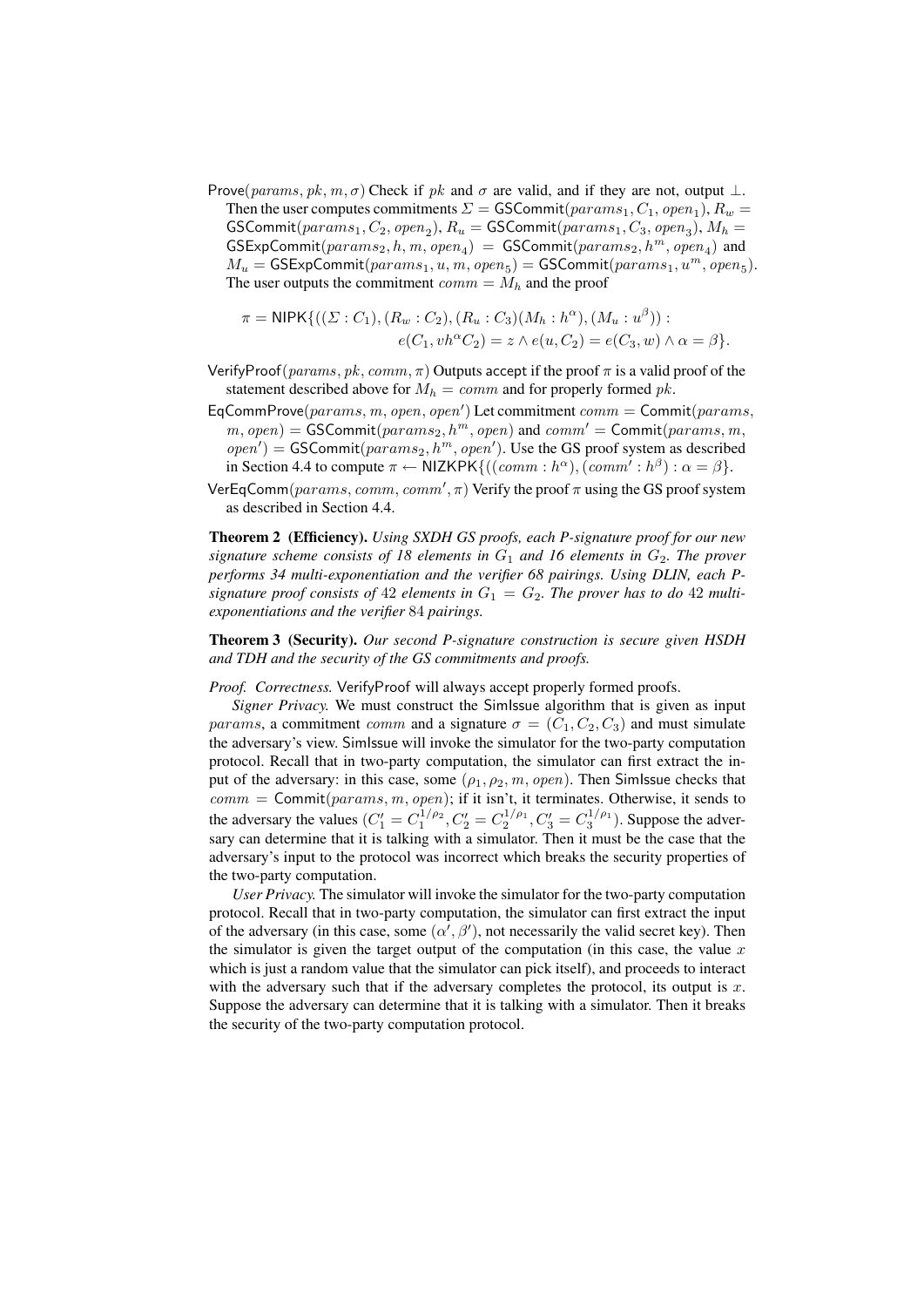*Zero knowledge.* Consider the following algorithms. SimSetup runs BilinearSetup to get  $params_{BM} = (p, G_1, G_2, G_T, e, g, h)$ . It then picks  $t \leftarrow Z_p$  and sets up  $u =$  $g^a$ . Next it calls GSSimSetup( $params_{BM}$ ) to obtain  $params_{GS}$  and  $sim$ . The final parameters are  $params = (params_{GS}, u, z = e(g, h))$  and  $sim = (a, sim)$ . Note that the distribution of params is indistinguishable from the distribution output by Setup. SimProve receives params, sim, and public key  $(v, \tilde{v}, w, \tilde{w})$  and can use trapdoor sim to create a random P-signature forgery in SimProve as follows. Pick  $s, r \leftarrow Z_p$  and compute  $\sigma = g^{1/s}$ . We implicitly set  $m = s - \alpha - r\beta$ . Note that the simulator does not know m and  $\alpha$ . However, he can compute  $h^m = h^s/(vw^r)$  and  $u^m = u^s/(\tilde{v}^a \tilde{w}^{ar})$ . Now he can use  $\sigma$ ,  $h^m$ ,  $u^m$ ,  $w^r$ ,  $u^r$  as a witness and construct the proof  $\pi$  in the same way as the real Prove protocol. By the witness indistinguishability of the GS proof system, a proof using the faked witnesses is indistinguishable from a proof using a real witness, thus SimProve is indistinguishable from Prove.

Finally, we need to show that we can simulate proofs of EqCommProve given the trapdoor  $\text{sim}_{GS}$ . This follows directly from composable zero knowledge of EqCommProve. See full version for details.

*Unforgeability*. Consider the following algorithms: ExtractSetup( $1<sup>k</sup>$ ) outputs the usual params, except that it invokes GSExtractSetup to get alternative  $params_{GS}$  and the trapdoor  $td = (td_1, td_2)$  for extracting GS commitments in  $G_1$  and  $G_2$ . The parameters generated by GSSetup are indistinguishable from those generated by GSExtractSetup, so we know that the parameters generated by ExtractSetup will be indistinguishable from those genrated by Setup.

Extract( $params, td, comm, \pi$ ) extracts the values from commitment comm and the commitments  $M_h$ ,  $M_u$  contained in the proof  $\pi$  using the GS commitment extractor. If VerifyProof accepts then  $comm = M_h$ . Let  $F(m) = (h^m, u^m)$ .

Now suppose we have an adversary that can break the unforgeability of our Psignature scheme for this extractor and this bijection.

A P-signature forger outputs a proof from which we extract  $(F(m), \sigma)$  such that either (1) VerifySig( $params, pk, m, \sigma$ ) = reject, or (2) comm is not a commitment to m, or (3) the adversary never queried us on m. Since VerifyProof checks a set of pairing product equations, f-extractability of the GS proof system trivially ensures that (1) never happens. Since VerifyProof checks that  $M_h = comm$ , this ensures that (2) never happens. Therefore, we consider the third possibility. The extractor calcualtes  $F(m) = (h^m, u^m)$  where m is fresh. Due to the randomness element r in the signature scheme, we have two types of forgeries. In a Type 1 forgery, the extractor can extract from the proof a tuple of the form  $(g^{1/(\alpha+m+\beta r)}, w^r, u^r, h^m, u^m)$ , where  $m + r\beta \neq$  $m_{\ell} + r_{\ell} \beta$  for any  $(m_{\ell}, r_{\ell})$  used in answering the adversary's signing or proof queries. The second type of forgery is one where  $m + r\beta = m_\ell + r_\ell\beta$  for  $(m_\ell, r_\ell)$  used in one of these previous queries. We show that a Type 1 forger can be used to break the HSDH assumption, and a Type 2 forger can be used to break the TDH assumption.

**Type 1 forgeries:**  $\beta r + m \neq \beta r_\ell + m_\ell$  for any  $r_\ell, m_\ell$  from a previous query. The reduction gets an instance of the HSDH problem  $(p, G_1, G_2, G_T, e, g, X, \tilde{X}, h, u, \tilde{X})$  $\{C_\ell, H_\ell, U_\ell\}_{\ell=1...q}$ , such that  $X = h^x$  and  $\tilde{X} = g^x$  for some unknown x, and for all  $\ell$ ,  $C_\ell = g^{1/(x+c_\ell)}$ ,  $H_\ell = h^{c_\ell}$ , and  $U_\ell = u^{c_\ell}$  for some unknown  $c_\ell$ . The reduction sets up the parameters of the new signature scheme as  $(p, G_1, G_2, e, g, h, u, z = e(g, h))$ . Next,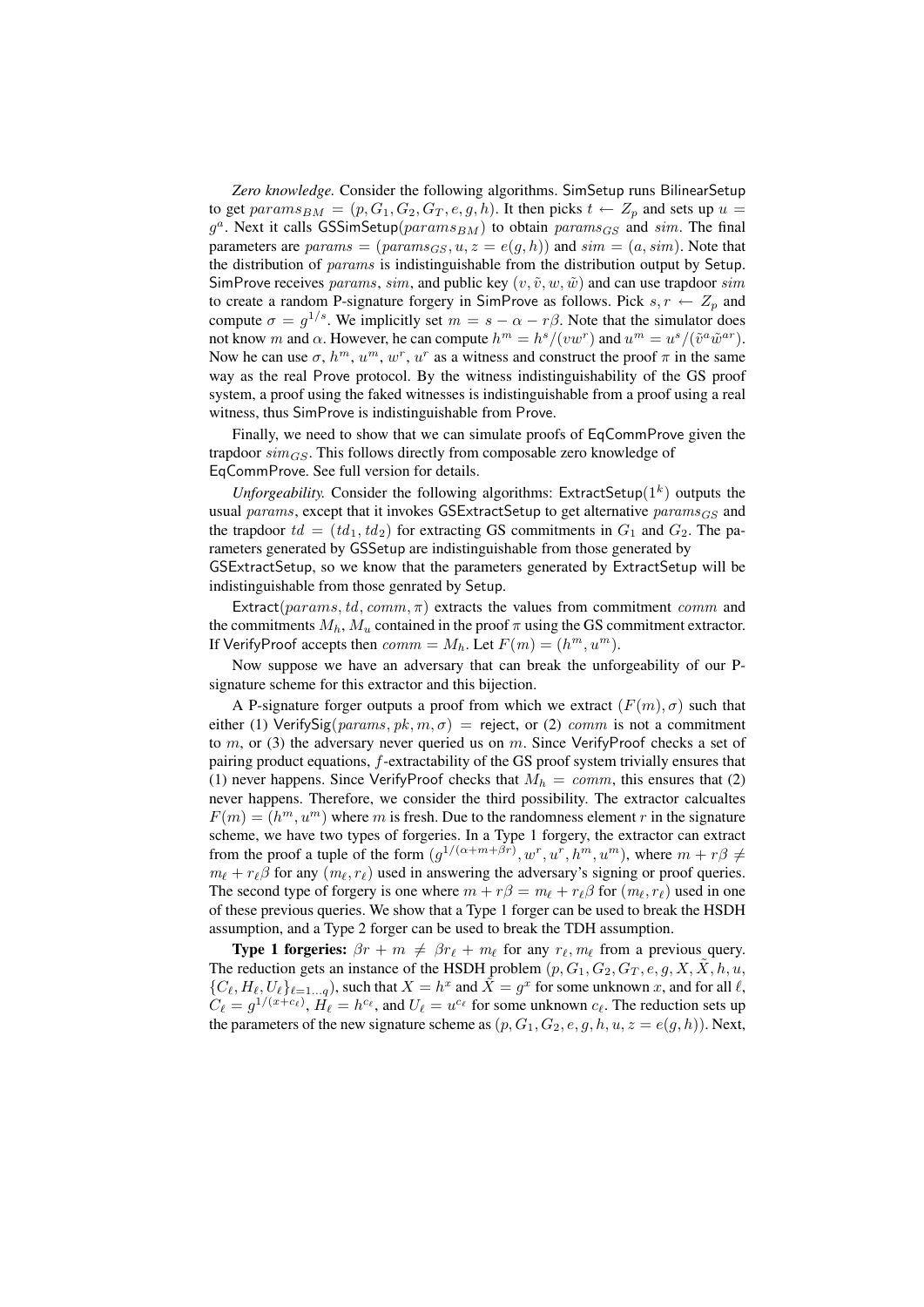the reduction chooses  $\beta \leftarrow Z_p$ , sets  $v = X$ ,  $\tilde{v} = \tilde{X}$  and calculates  $w = h^{\beta}, \tilde{w} = g^{\beta}$ . The reduction gives the adversary the public parameters, the trapdoor, and the publickey  $(v, w, \tilde{v}, \tilde{w})$ .

Suppose the adversary's  $\ell$ th query is to Sign message  $m_\ell$ . The reduction will implicitly set  $r_\ell$  to be such that  $c_\ell = m_\ell + \beta r_\ell$ . This is an equation with two unknowns, so we do not know  $r_\ell$  and  $c_\ell$ . The reduction sets  $C_1 = C_\ell$ . It computes  $C_2 = H_\ell/h^{m_\ell} =$  $h^{c_{\ell}}/h^{m_{\ell}} = w^{r_{\ell}}$ . Then it computes  $C_3 = (U_{\ell})^{1/\beta}/u^{m_{\ell}/\beta} = (u^{c_{\ell}})^{1/\beta}/u^{m_{\ell}/\beta} =$  $u^{(c_\ell-m_\ell)/\beta} = u^{r_\ell}$  The reduction returns the signature  $(C_1, C_2, C_3)$ .

Eventually, the adversary returns a proof  $\pi$ . Since  $\pi$  is f-extractable and perfectly sound, we extract  $\sigma = g^{1/(x+m+\beta r)}$ ,  $a = w^r$ ,  $b = u^r$ ,  $c = h^m$ , and  $d = u^m$ . Since this is a P-signature forgery,  $(c, d) = (h^m, u^m) \notin F(Q_{\text{Sign}})$ . Since this is a Type 1 forger, we also have that  $m + \beta r \neq m_\ell + \beta r_\ell$  for any of the adversary's previous queries. Therefore,  $(\sigma, ca, db^{\beta}) = (g^{1/(x+m+\beta r)}, h^{m+\beta r}, u^{m+\beta r})$  is a new HSDH tuple.

**Type 2 forgeries:**  $\beta r + m = \beta r_\ell + m_\ell$  for some  $r_\ell, m_\ell$  from a previous query. The reduction receives  $(p, G_1, G_2, G_T, e, g, h, X, Z, Y, {\sigma_{\ell}, c_{\ell}})$ , where  $X = h^x, Z =$  $g^x$ ,  $Y = g^y$ , and for all  $\ell$ ,  $\sigma_{\ell} = g^{1/(x+c_{\ell})}$ . The reduction chooses  $\gamma \leftarrow Z_p$  and sets  $u = Y^{\gamma}$ . The reduction sets up the parameters of the new signature scheme as  $(p, G_1, G_2, e, g, h, u, z = e(g, h))$ . Next the reduction chooses  $\alpha \leftarrow Z_p$ , and calculates  $v = h^{\alpha}, w = X^{\gamma}, \tilde{v} = g^{\alpha}, \tilde{w} = Z^{\gamma}$ . It gives the adversary the parameters, the trapdoor, and the public-key  $(v, w, \tilde{v}, \tilde{w})$ . Note that we set up our parameters and public-key so that  $\beta$  is implicitly defined as  $\beta = x\gamma$ , and  $u = g^{\gamma y}$ .

Suppose the adversary's  $\ell$ th query is to Sign message  $m_\ell$ . The reduction sets  $r_\ell =$  $(\alpha + m_\ell)/(c_\ell \gamma)$  (which it can compute). The reduction computes  $C_1 = \sigma_\ell^{1/(\gamma r_\ell)}$  $(g^{1/(x+c_{\ell})})^{1/(\gamma r_{\ell})} = g^{1/(\gamma r_{\ell}(x+c_{\ell}))} = g^{1/(\alpha+m_{\ell}+\beta r_{\ell})}$ . Since the reduction knows  $r_{\ell}$ , it computes  $C_2 = w^{r_\ell}, C_3 = u^{r_\ell}$  and send  $(C_1, C_2, C_3)$  to A.

Eventually, the adversary returns a proof  $\pi$ . The proof  $\pi$  is f-extractable and perficetly sound, the reduction can extract  $\sigma = g^{1/(x+m+\beta r)}$ ,  $a = w^r$ ,  $b = u^r$ ,  $c = h^m$ , and  $d = u^m$ . Therefore, VerifySig will always accept  $m = F^{-1}(c, d)$ ,  $\sigma$ ,  $a$ ,  $b$ . We also know that if this is a forgery, then VerifyProof accepts, which means that  $comm = M_h$ , which is a commitment to  $m$ . Thus, since this is a P-signature forgery, it must be the case that  $(c, d) = (h^m, u^m) \notin F(Q_{Sign})$ . However, since this is a Type 2 forger, we also have that  $\exists \ell : m + \beta r = m_\ell + \beta r_\ell$ , where  $m_\ell$  is one of the adversary's previous Sign or Prove queries. We implicitly define  $\delta = m - m_\ell$ . Since  $m + \beta r = m_\ell + \beta r_\ell$ , we also get that  $\delta = \beta(r_\ell - r)$ . Using  $\beta = x\gamma$ , we get that  $\delta = x\gamma(r_\ell - r)$ . We compute:  $A = c/h^{m_\ell} = h^{m-m_\ell} = h^\delta$ ,  $B = u^{r_\ell}/b = u^{r_\ell - r} = u^{\delta/(\gamma x)} = g^{y\delta/x}$ and  $C = (d/u^{m_{\ell}})^{1/\gamma} = u^{(m-m_{\ell})/\gamma} = u^{\delta/\gamma} = g^{\delta y}$ . We implicitly set  $\mu = \delta/x$ , thus  $(A, B, C) = (h^{\mu x}, g^{\mu y}, g^{\mu x y})$  is a valid TDH tuple.

Acknowledgments: Mira Belenkiy, Melissa Chase and Anna Lysyanskaya are supported by NSF grants CNS-0374661 CNS-0627553. Markulf Kohlweiss is supported by the European Commission's IST Program under Contracts IST-2002-507591 PRIME and IST-2002-507932 ECRYPT.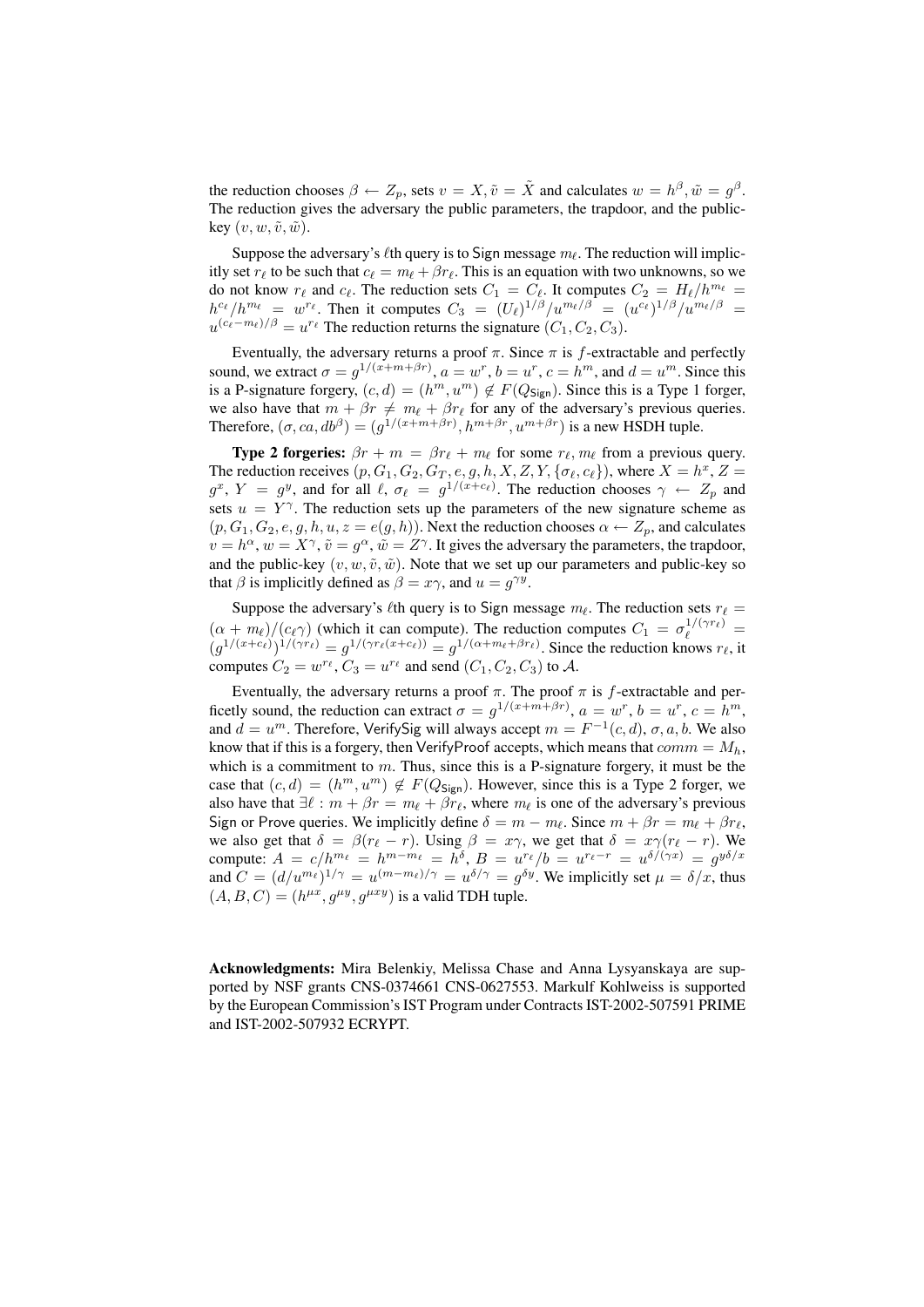## References

- [ACJT00] G. Ateniese, J. Camenisch, M. Joye, and G. Tsudik. A practical and provably secure coalition-resistant group signature scheme. In *CRYPTO '00*, p. 255–270.
- [BB04] D. Boneh and X. Boyen. Short signatures without random oracles. In *Eurocrypt '04*, p. 54–73.
- [BBS04] D. Boneh, X. Boyen, and H. Shacham. Short group signatures using strong Diffie-Hellman. In *CRYPTO '04*, p. 41–55.
- [BCC04] E. Brickell, J. Camenisch, and L. Chen. Direct anonymous attestation. Technical Report Research Report RZ 3450, IBM Research Division, March 2004.
- [BCL04] E. Bangerter, J. Camenisch, A. Lysyanskaya. A cryptographic framework for the controlled release of certified data. In *Cambridge Security Protocols Workshop '04*.
- [BDMP91] M. Blum, A. De Santis, S. Micali, and G. Persiano. Non-interactive zero-knowledge. *SIAM J. of Computing*, 20(6):1084–1118, 1991.
- [BFM88] M. Blum, P. Feldman, and S. Micali. Non-interactive zero-knowledge and its applications (extended abstract). In *STOC '88*, p. 103–112.
- [Bra93] S. Brands. An efficient off-line electronic cash system based on the representation problem. Technical Report CS-R9323, CWI, April 1993.
- [Bra99] S. Brands. *Rethinking Public Key Infrastructure and Digital Certificates— Building in Privacy*. PhD thesis, Eindhoven Inst. of Tech. The Netherlands, 1999.
- [BW06] X. Boyen and B. Waters. Compact group signatures without random oracles. In *Eurocrypt '06*, p. 427–444.
- [BW07] X. Boyen and B. Waters. Full-domain subgroup hiding and constant-size group signatures. In *PKC '07*, p. 1–15.
- [CFN90] D. Chaum, A. Fiat, and M. Naor. Untraceable electronic cash. In *CRYPTO '90*, p. 319–327.
- [CGH04] R. Canetti, O. Goldreich, and S. Halevi. The random oracle methodology, revisited. *J. ACM*, 51(4):557–594, 2004.
- [Cha85] D. Chaum. Security without identification: Transaction systems to make big brother obsolete. *Communications of the ACM*, 28(10):1030–1044, October 1985.
- [CHK<sup>+</sup>06] J. Camenisch, S. Hohenberger, M. Kohlweiss, A. Lysyanskaya, and M. Meyerovich. How to win the clonewars: efficient periodic n-times anonymous authentication. In *CCS '06*, p. 201–210.
- [CHL05] J. Camenisch, S. Hohenberger, and A. Lysyanskaya. Compact E-Cash. In *Eurocrypt '05*, p. 302–321.
- [CL01] J. Camenisch and A. Lysyanskaya. Efficient non-transferable anonymous multi-show credential system with optional anonymity revocation. In *Eurocrypt '01*, p. 93–118.
- [CL02] J. Camenisch and A. Lysyanskaya. A signature scheme with efficient protocols. In *SCN '02*, p. 268–289.
- [CL04] J. Camenisch and A. Lysyanskaya. Signature schemes and anonymous credentials from bilinear maps. In *CRYPTO '04*, p. 56–72.
- [CLM07] J. Camenisch, A. Lysyanskaya, and M. Meyerovich. Endorsed e-cash. In *IEEE Symposium on Security and Privacy '07*, p. 101–115.
- [CP93] D. Chaum and T. Pedersen. Transferred cash grows in size. In *Eurocrypt '92*, p. 390– 407.
- [CS97] J. Camenisch and M. Stadler. Efficient group signature schemes for large groups. In *CRYPTO '97*, p. 410–424.
- [CvH91] D. Chaum and E. van Heyst. Group signatures. In *Eurocrypt '91*, p. 257–265.
- [CVH02] J. Camenisch and E. Van Herreweghen. Design and implementation of the *idemix* anonymous credential system. In *Proc. 9th ACM CCS '02*, p. 21–30..